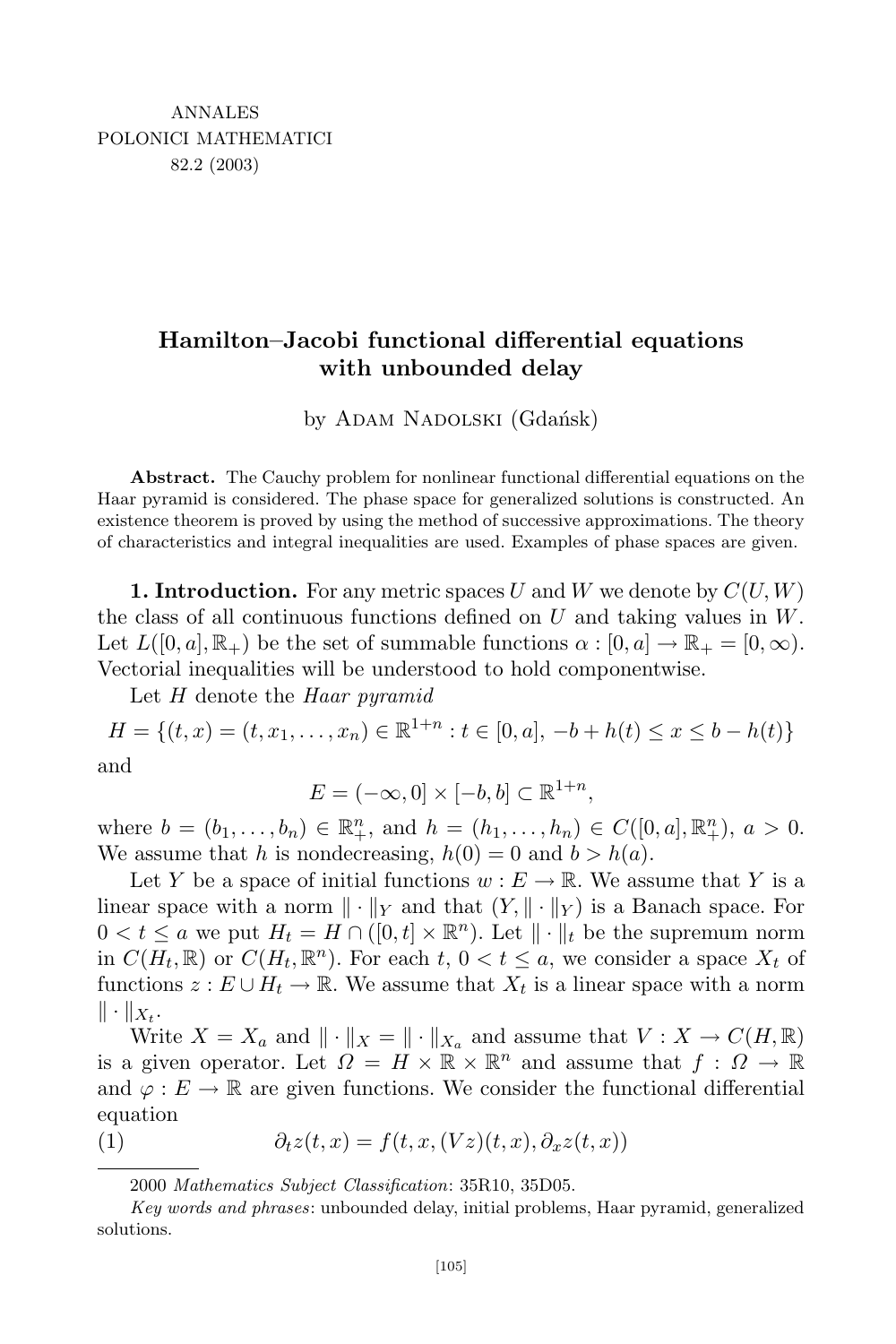with the initial condition

$$
(2) \t z(t,x) = \varphi(t,x) \quad \text{on } E
$$

where  $\partial_x z = (\partial_{x_1} z, \dots, \partial_{x_n} z)$ .

Write  $I[x] = \{t \in [0, a] : (t, x) \in H\}$  for  $x \in [-b, b]$ . We will consider generalized solutions of problem (1), (2). A function  $v : E \cup H_c \rightarrow \mathbb{R}$ ,  $0 < c \leq a$ , is a *solution* of (1), (2) provided

(i)  $v|_{H_c}$  is continuous and  $\partial_x v(t, x)$  exists for  $(t, x) \in H_c$ ,

(ii)  $v(\cdot, x) : I[x] \to \mathbb{R}$  is absolutely continuous for every  $x \in [-b, b]$ ,

(iii) for every  $x \in [-b, b]$  the function *v* satisfies equation (1) for almost all  $t \in I[x]$  and condition (2) holds.

Two different types of results on nonlinear first order partial differential or functional differential equations appear in the literature. The first type theorems deal with initial or initial boundary problems which are local with respect to *x*, while those of the second type are global with respect to the spatial variable. We are interested in results of the first type.

Numerous papers have been published concerning nonlinear first order partial differential or functional differential equations on the Haar pyramid. The following questions were considered: differential inequalities, uniqueness and continuous dependence for initial value problems  $(2, 6, 11, 16)$ , difference inequalities and approximate solutions ([10, 14]), existence of classical or generalized solutions  $(5, 6, 15, 17)$ . The papers  $[1, 3, 4, 18]$  initiated the investigations of functional differential inequalities generated by initial value problems on the Haar pyramid. Existence results for functional differential equations of the Volterra type with initial conditions can be found in [9]. The monograph [8] contains an exposition of recent developments in hyperbolic functional differential equations. All these problems have the following property: the initial set in the Cauchy problem is bounded.

It is the purpose of this paper to examine Hamilton–Jacobi functional differential equations with unbounded delay. We give sufficient conditions for the existence of generalized solutions of initial value problems. The set of axioms for phase spaces given here seems to be in final form for generalized or classical solutions.

Note that the theory of ordinary functional differential equations with unbounded delay has been described extensively in the monographs [7, 12]. Functional differential problems for quasi-linear hyperbolic systems with unbounded delay were considered in [13].

The paper is organized as follows. The set of axioms for phase spaces is formulated in Section 2. The notion of characteristics for problem  $(1), (2)$ and their properties are given in the next section. Then the Cauchy problem is transformed into a system of integral functional equations. This system is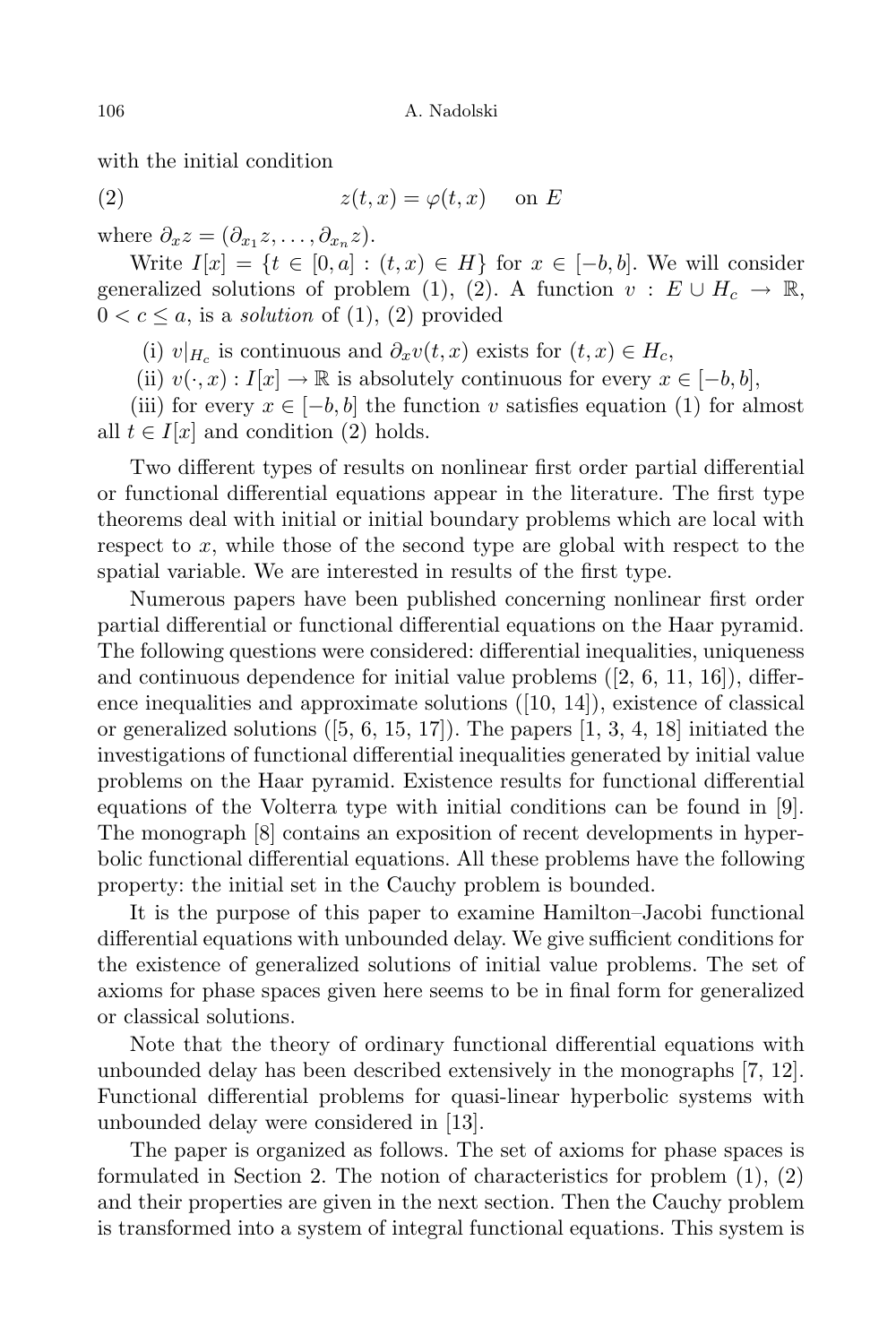solved in Sections 5 and 6 by the method of successive approximations. The main existence result and a theorem on continuous dependence of solutions on initial functions is presented in the last section of the paper.

**2. Function spaces.** Let  $C^{I}(H_t, \mathbb{R})$ ,  $0 < t \leq a$ , be the set of all continuous functions  $w : H_t \to \mathbb{R}$  such that the derivatives  $(\partial_{x_1} w, \dots, \partial_{x_n} w) = \partial_x w$ exist and  $\partial_x w \in C(H_t, \mathbb{R}^n)$ . For  $w \in C^I(H_t, \mathbb{R})$  we put

$$
||w||_t^I = ||w||_t + \max{||\partial_x w(\tau, y)||} : (\tau, y) \in H_t\}.
$$

We denote by  $C^{I+L}(H_t, R)$ ,  $0 < t \le a$ , the set of all  $w \in C^I(H_t, \mathbb{R})$  such that

$$
\text{Lip}\,\partial_x w|_{H_t}
$$
\n
$$
= \sup \left\{ \frac{\|\partial_x w(\tau, y) - \partial_x w(\tau, \overline{y})\|}{\|y - \overline{y}\|} : (\tau, y), (\tau, \overline{y}) \in H_t, y \neq \overline{y} \right\} < \infty.
$$

For  $w \in C^{I+L}(H_t, \mathbb{R})$  we put

$$
||w||_{t}^{I+L} = ||w||_{t}^{I} + \text{Lip}\,\partial_{x}w|_{H_{t}}.
$$

ASSUMPTION H[X]. Suppose that  $(Y, \| \cdot \|_Y)$  and  $(X_t, \| \cdot \|_{X_t}), 0 < t \le a$ , are Banach spaces and

1) if 
$$
z : E \cup H_t \to \mathbb{R}
$$
 and  $z|_E \in Y$ ,  $z|_{H_t} \in C(H_t, \mathbb{R})$  then  $z \in X_t$  and  

$$
||z||_{X_t} \le ||z|_E||_Y + ||z|_{H_t}||_t,
$$

- 2) if  $w \in Y$  then  $|w(0, x)| \leq ||w||_Y$  for  $x \in [-b, b],$
- 3) the linear subspaces  $X_t^I \subset X_t$ ,  $0 < t \le a$ , and  $Y^I \subset Y$  are such that
	- (i)  $X_t^I$  endowed with the norm  $\|\cdot\|_{X_t^I}$  and  $Y^I$  endowed with the norm  $\|\cdot\|_{V^I}$  are Banach spaces,
	- (ii) if  $z: E \cup H_t \to \mathbb{R}$  and  $z|_E \in Y^I$ ,  $z|_{H_t} \in C^I(H_t, \mathbb{R})$  then  $z \in X_t^I$ and

$$
||z||_{X_t^I} \leq ||z|_E||_{Y^I} + ||z|_{H_t}||_t^I,
$$

(iii) if  $w \in Y^I$  then  $\partial_x w(0, x)$  exists for  $x \in [-b, b]$  and  $|w(0, x)| +$  $\|\partial_x w(0, x)\| \le \|w\|_{Y^I}$  for  $x \in [-b, b]$ ,

4) the linear subspaces  $X_t^{I+L} \subset X_t^I$ ,  $0 < t \le a$ , and  $Y^{I+L} \subset Y^I$  are such that

- (i)  $X_t^{I+L}$  endowed with the norm  $\|\cdot\|_{X_t^{I+L}}$  and  $Y^{I+L}$  endowed with the norm  $\|\cdot\|_{Y^{I+L}}$  are Banach spaces,
- (ii) if  $z: E \cup H_t \to \mathbb{R}$  and  $z|_E \in Y^{I+L}$ ,  $z|_{H_t} \in C^{I+L}(H_t, R)$  then  $z \in X_t^{I+L}$  and

$$
||z||_{X_t^{I+L}} \leq ||z|_E||_{Y^{I+L}} + ||z|_{H_t}||_t^{I+L}.
$$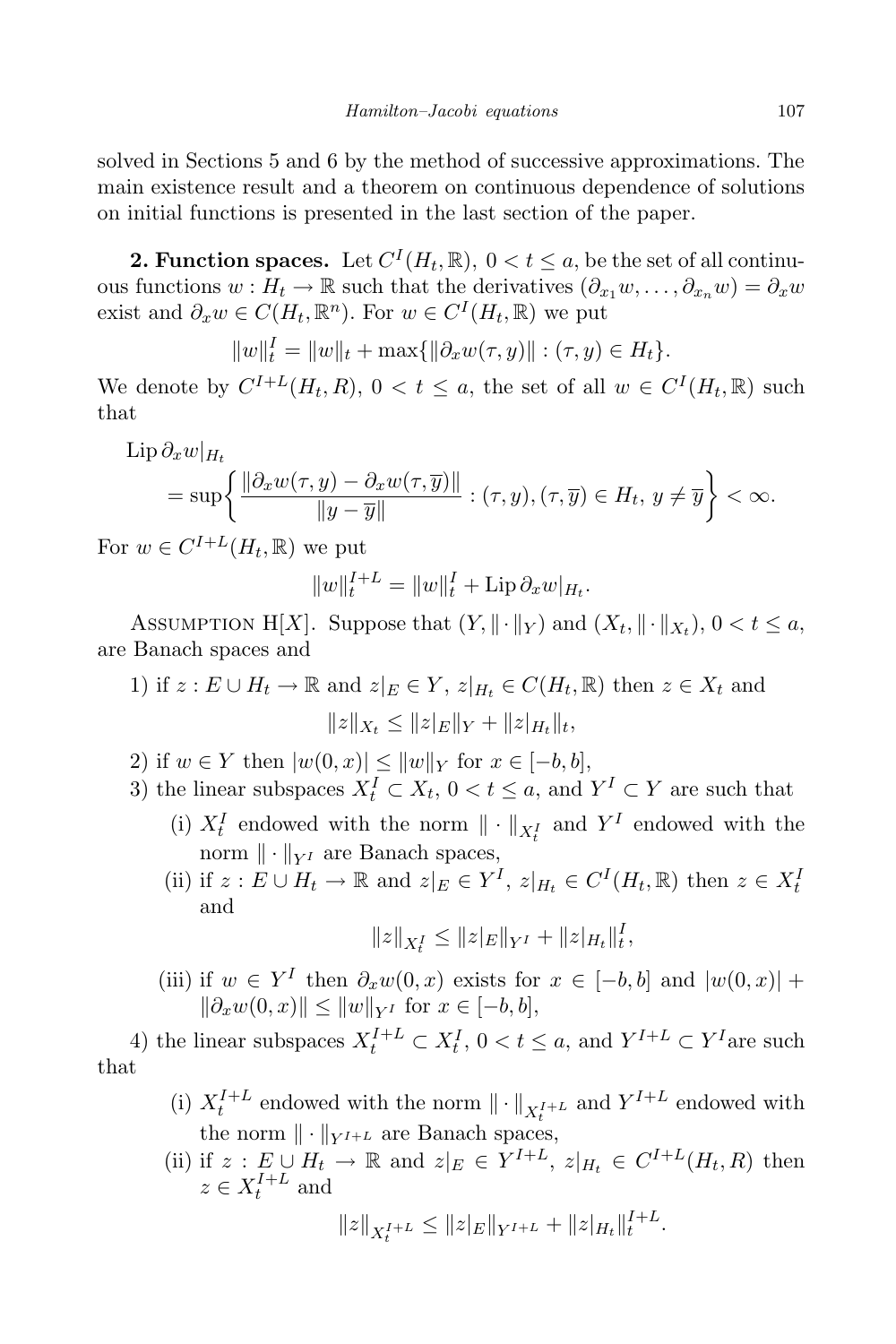Suppose that  $\varphi \in Y^{I+L}$  and  $0 < c \le a, d = (d_0, d_1, d_2) \in \mathbb{R}^3_+, \lambda =$  $(\lambda_0, \lambda_1), \lambda_0, \lambda_1 \in L([0, c], \mathbb{R}_+)$ . We denote by  $C^{I+L}_{\varphi, c}[d, \lambda]$  the class of all functions  $z : E \cup H_c \to \mathbb{R}$  such that

(i)  $z(t, x) = \varphi(t, x)$  on E,

 $|z(t,x)| \leq d_0$  on  $H_c$ ,  $|z(t,x)| \leq d_0$  on  $H_c$ ,

- (iii)  $\partial_x z(t, x)$  exists for  $(t, x) \in H_c$  and  $\|\partial_x z(t, x)\| \le d_1$  on  $H_c$ ,
- (iv) for  $(t, x)$ ,  $(\overline{t}, \overline{x})$ ,  $(\overline{t}, x) \in H_c$  we have

$$
|z(t, x) - z(\overline{t}, x)| \leq \Big| \int_{t}^{t} \lambda_0(\xi) d\xi \Big|,
$$
  

$$
\|\partial_x z(t, x) - \partial_x z(\overline{t}, \overline{x})\| \leq \Big| \int_{t}^{\overline{t}} \lambda_1(\xi) d\xi \Big| + d_2 \|x - \overline{x}\|.
$$

Let  $s = (s_0, s_1) \in \mathbb{R}^2_+$  and  $\mu \in L([0, c], \mathbb{R}_+)$ . We denote by  $C_c^L[s, \mu]$  the class of all functions  $v: H_c \to \mathbb{R}^n$  such that

- $(v)$   $v \in C(H_c, \mathbb{R}^n)$  and  $||v(t, x)|| \leq s_0$  on  $H_c$ ,
- (ii) for  $(t, x)$ ,  $(\overline{t}, \overline{x}) \in H_c$  we have

$$
||v(t,x)-v(\overline{t},\overline{x})|| \leq \left|\int_{t}^{\overline{t}} \mu(\xi) d\xi\right| + s_1||x-\overline{x}||.
$$

Under suitable assumptions on the given functions we will prove that there exists a solution *v* of problem (1), (2) such that  $v \in C^{I+L}_{\varphi,c}[d,\lambda]$  and  $u \in$  $C_c^L[s,\mu],$  where  $u = \partial_x v|_{H_c}$ .

Now we formulate assumptions on the operator *V.*

ASSUMPTION H[*V*]. Suppose that  $V: X \to C(H, \mathbb{R})$  and

1) there is  $L_0 \in \mathbb{R}_+$  such that for  $z, \overline{z} \in X$  we have

$$
||Vz - V\overline{z}||_t \le L_0 ||z - \overline{z}||_{X_t},
$$

2) if  $z \in X_t^I$ ,  $0 < t \le a$ , then  $Vz \in C^I(H_t, \mathbb{R})$  and there is  $L \in \mathbb{R}_+$  such that for  $z, \overline{z} \in X_t^I$  we have

$$
||Vz - V\overline{z}||_t^I \le L||z - \overline{z}||_{X_t^I},
$$

3) if  $z \in C^{I+L}(H_t, \mathbb{R})$ ,  $0 < t \le a$ , then  $Vz \in C^{I+L}(H_t, \mathbb{R})$  and there are  $M, C \in \mathbb{R}_+$  independent of *z* such that

$$
||Vz||_{t}^{I+L} \le M||z||_{X_{t}^{I+L}} + C.
$$

REMARK 2.1. If Assumption  $H[V]$  is satisfied then the operator V satisfies the following Volterra condition: if  $(t, x) \in H$ ,  $z, \overline{z} \in X$  and  $z(\tau, y) =$  $\overline{z}(\tau, y)$  for  $(\tau, y) \in E \cup H_t$  then  $(Vz)(t, x) = (V\overline{z})(t, x)$ .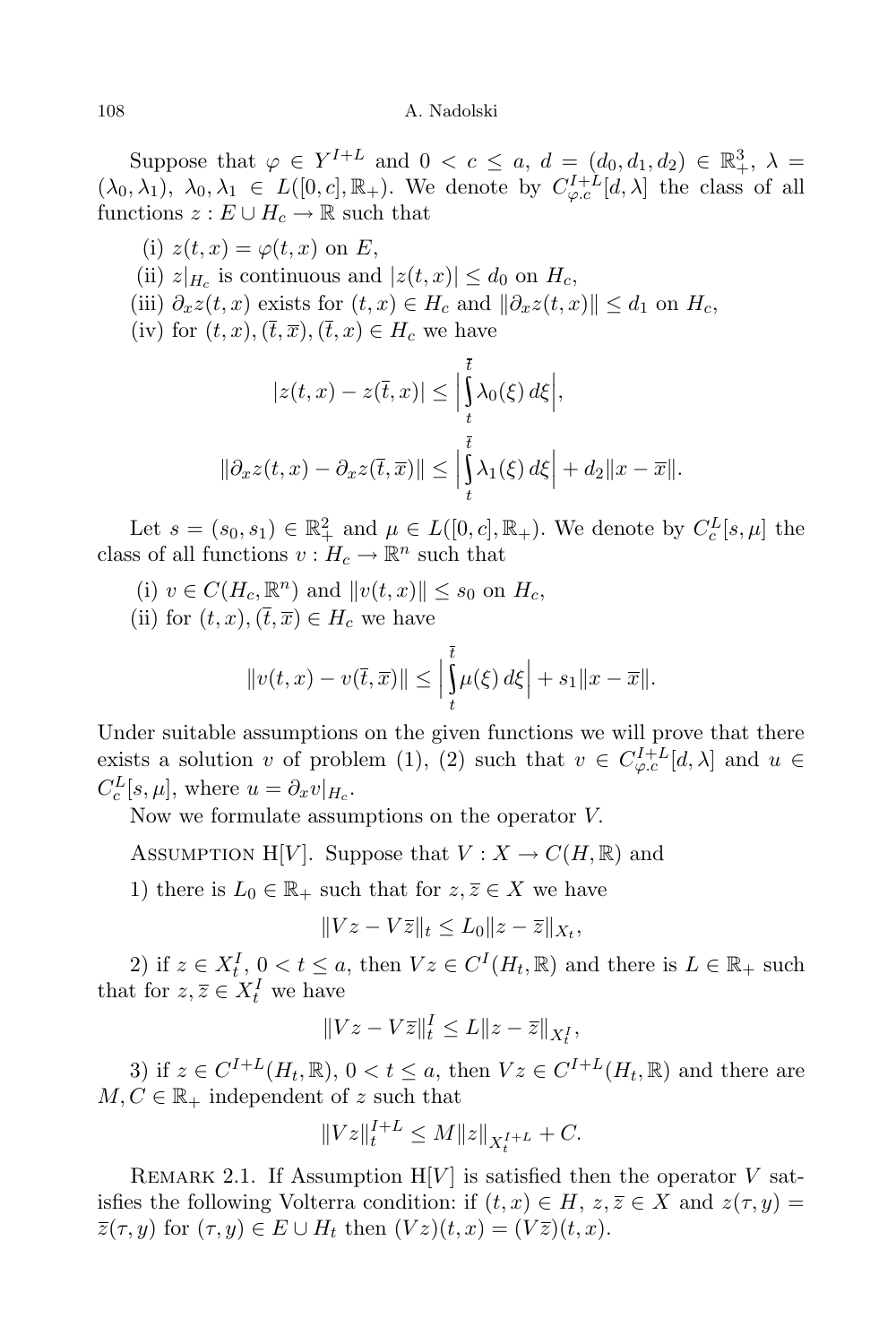LEMMA 2.2. *Suppose that Assumption* H[V] *is satisfied and*  $\theta \in X$  *is given by*  $\theta(\tau, y) = 0$  *for*  $(\tau, y) \in E \cup H$ .

*If*  $z \in X$ ,  $0 < t \leq a$ , *then*  $\frac{1}{2}$  *x z L k*<sub>*x*</sub><sup>*k*</sup> + *A x k*<sub>*z*</sub><sub>*x*</sub><sub>*k*</sub><sup>*x*</sup> + *A x k*<sub>*x*</sub><sup>*x*</sup> + *A x k*<sub>*z*</sub><sup>*x*</sup> + *A x k*<sub>*z*</sub><sup>*x*</sup> + *A x* + *A x* + *A x* + *A x* + *A x* + *A x* + *A* + *A* + *A* 

$$
||Vz||_t \le L_0 ||z||_{X_t} + A, \quad where \quad A \ge ||V\theta||_t.
$$
  
If  $z \in X_t^I$ ,  $0 < t \le a$ , then

$$
||Vz||_t^I \le L||z||_{X_t^L} + B, \quad where \quad B \ge ||V\theta||_t^I.
$$

We omit the proof of the lemma.

Now we give examples of spaces of initial functions.

EXAMPLE 2.3. Let  $\gamma$ : $(-\infty, 0] \rightarrow (0, \infty)$  be a given function with  $\gamma(0) = 1$ . Let *Y* be the space of all continuous functions  $w : E \to \mathbb{R}$  such that

$$
||w||_Y = \sup\left\{\frac{|w(t,x)|}{\gamma(t)} : (t,x) \in E\right\} < \infty.
$$

Denote by  $Y^I$  the class of all  $w \in Y$  such that  $(\partial_{x_1} w, \ldots, \partial_{x_n} w) = \partial_x w$ exists on  $E$ ,  $\partial_x w \in C(E, \mathbb{R}^n)$  and

$$
\|\partial_x w\|_Y = \sup \left\{ \frac{\|\partial_x w(t,x)\|}{\gamma(t)} : (t,x) \in E \right\} < \infty.
$$

For  $w \in Y^I$  we put

$$
||w||_{Y^I} = ||w||_Y + ||\partial_x w||_Y.
$$

Let  $Y^{I+L}$  be the space of all  $w \in Y^I$  which satisfy  $\text{Lip}[\partial_x w]_\gamma < \infty$ , where

$$
\operatorname{Lip} \left[ \partial_x w \right]_{\gamma} = \sup \left\{ \frac{\left\| \partial_x w(t, x) - \partial_x w(t, \overline{x}) \right\|}{\gamma(t) \|x - \overline{x}\|} : (t, x), (t, \overline{x}) \in E, \ x \neq \overline{x} \right\}.
$$

We define the norm in  $Y^{I+L}$  by

$$
||w||_{Y^{I+L}} = ||w||_{Y^L} + \mathrm{Lip}\left[\partial_x w\right]_{\gamma}.
$$

EXAMPLE 2.4. Fix  $p \geq 1$ . Denote by  $\widetilde{Y}$  the class of all functions  $w \in$ *C*(*E*,  $\mathbb{R}$ ) such that for  $x \in [-b, b]$  we have

$$
\int_{-\infty}^{0} |w(\tau,x)|^p d\tau < \infty.
$$

Write

$$
||w||_{\tilde{Y}} = \max\{|w(0, x)| : x \in [-b, b]\}
$$
  
+ 
$$
\sup \left\{ \left( \int_{-\infty}^{0} |w(\tau, x)|^p d\tau \right)^{1/p} : x \in [-b, b] \right\}.
$$

Denote by *Y* the closure of  $\widetilde{Y}$  with the above norm.

Let  $Y^I \subset Y$  be the set of all  $w \in Y$  such that the derivative  $\partial_x w(t, x)$ exists on *E* and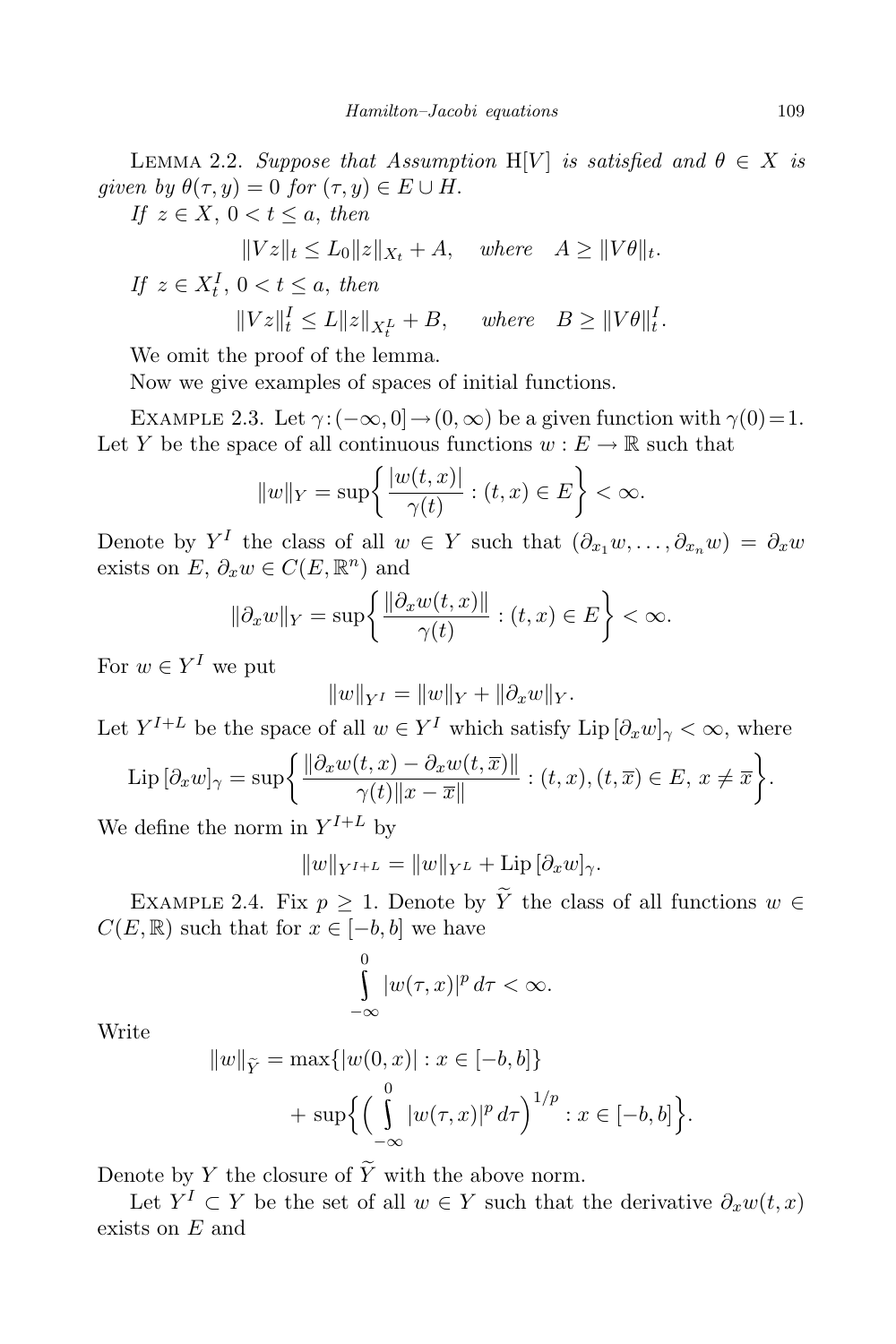(i)  $\partial_x w$  is continuous on  $\{0\} \times [-b, b]$ ,<br>(ii) for  $x \in [-b, b]$  we have

(ii) for 
$$
x \in [-b, b]
$$
 we have  
\n
$$
\|\partial_x w\|_p = \sup \left\{ \left( \int_{-\infty}^0 \|\partial_x w(\tau, x)\|^p d\tau \right)^{1/p} : x \in [-b, b] \right\} < \infty.
$$

Write

$$
||w||_{Y^I} = ||w||_Y + ||\partial_x w||_p + \max{||\partial_x w(0, x)|| : x \in [-b, b] }.
$$

Let  $Y^{I+L}$  be the set of all  $w \in Y^I$  such that  $\text{Lip}[\partial_x w]_p < \infty$ , where Lip  $[∂<sub>x</sub>w]<sub>p</sub>$ 

$$
= \sup \bigg\{ \frac{(\int_{-\infty}^{0} \|\partial_x w(\tau,x) - \partial_x w(\tau,\overline{x}\|^p d\tau)^{1/p}}{\|x - \overline{x}\|^{-1}} : (t,x), (t,\overline{x}) \in E, x \neq \overline{x} \bigg\}.
$$

We define the norm in  $Y^{I+L}$  by

$$
||w||_{Y^{I+L}} = ||w||_{Y^{I}} + \text{Lip} \, [\partial_x w]_p.
$$

EXAMPLE 2.5. Let  $\widetilde{Y}$  be the space of all functions  $w \in C(E, \mathbb{R})$  which are bounded and

$$
||w||_* = \sup \left\{ \int_{-(n+1)}^{-n} |w(\tau, x)| d\tau : x \in [-b, b], n \in \mathbb{N} \right\} < \infty,
$$

where N is the set of natural numbers. For  $w \in \widetilde{Y}$  we put

$$
||w||_{\tilde{Y}} = ||w||_* + \max{ |w(0, x)| : x \in [-b, b] }.
$$

Let  $Y$  be the closure of  $\overline{Y}$  with the above norm.

Denote by  $Y^I$  the class of all  $w \in Y$  such that the derivative  $\partial_x w$  exists on *E*,  $\partial_x w$  is continuous for almost all  $t \in (-\infty, 0)$  and

$$
\|\partial_x w\|_{*} = \sup \Biggl\{ \int_{-(n+1)}^{-n} \|\partial_x w(\tau, x)\| \, d\tau : x \in [-b, b], \, n \in \mathbb{N} \Biggr\} < \infty.
$$

For  $w \in \widetilde{Y}^I$  we put

 $||w||_{Y^I} = ||w||_Y + ||\partial_x w||_* + \max{||\partial_x w(0, x)|| : x \in [-b, b]}.$ 

Let 
$$
Y^{I+L}
$$
 be the space of all  $w \in Y^I$  such that  $\text{Lip}[\partial_x w]_* < \infty$ , where  

$$
(\int_{-\infty}^{\infty} ||\partial_x w(\tau, x) - \partial_x w(\tau, \overline{x})|| d\tau)
$$

$$
\operatorname{Lip} \left[ \partial_x w \right]_{*} = \sup \left\{ \frac{\sum_{-n+1}^n \|\partial_x w(\tau, x) - \partial_x w(\tau, \overline{x})\| \, d\tau}{\|x - \overline{x}\|} : x, \overline{x} \in [-b, b], \, n \in \mathbb{N} \right\}.
$$

We define the norm in  $Y^{I+L}$  by

$$
||w||_{Y^{I+L}} = ||w||_{Y^{I}} + \text{Lip} \, [\partial_x w]_{*}.
$$

It is easy to find suitable spaces  $X_t$ ,  $0 < t \le a$ , corresponding to the above sets of initial functions.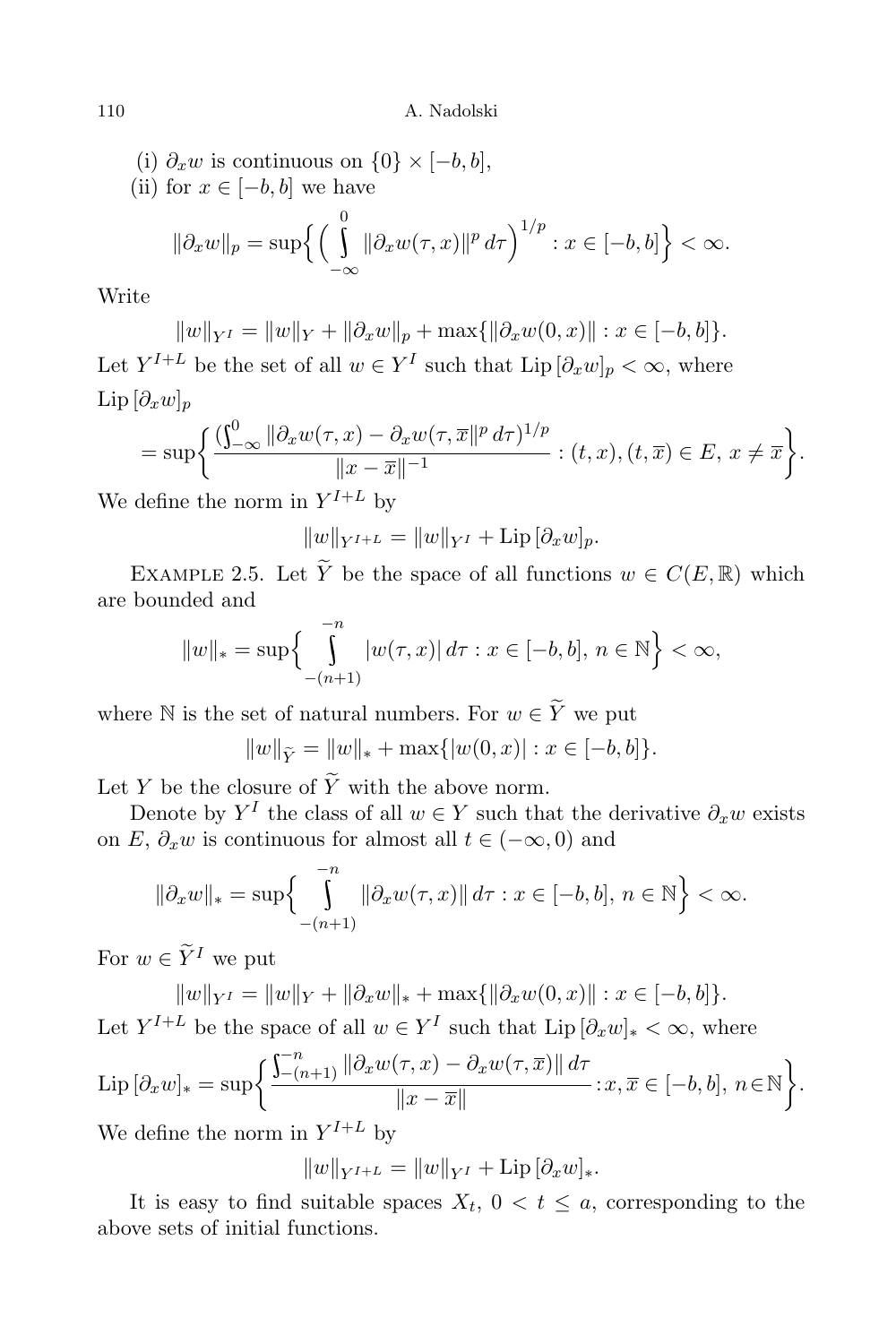**3. Characteristics of nonlinear equations.** We start with the assumptions on *f*.

ASSUMPTION H $[\partial_q f]$ . Suppose that the function  $f : \Omega \to \mathbb{R}$  of the variables  $(t, x, p, q)$ ,  $q = (q_1, \ldots, q_n)$ , is such that

1) the derivative  $(\partial_{q_1} f, \ldots, \partial_{q_n} f) = \partial_q f$  exists on  $\Omega$  and  $\partial_q f(\cdot, x, p, q)$ :  $I[x] \to \mathbb{R}^n$  is measurable for  $(x, p, q) \in [-b, b] \times \mathbb{R} \times \mathbb{R}^n$ ,

2) there is  $\gamma = (\gamma_1, \ldots, \gamma_n) \in L([0, a], \mathbb{R}^n_+)$  such that

 $|\partial_{q_i} f(t, x, p, q)| \leq \gamma_i(t)$  on *Ω* for  $1 \leq i \leq n$ ,

3) there is  $\beta \in L([0, a], \mathbb{R}_+)$  such that

$$
\|\partial_q f(t, x, p, q) - \partial_q f(t, \overline{x}, \overline{p}, \overline{q})\| \le \beta(t) [\|x - \overline{x}\| + |p - \overline{p}| + \|q - \overline{q}\|]
$$

on *Ω,*

4) for  $t \in [0, a]$  we have

$$
h(t) = \int_{0}^{t} \gamma(\xi) d\xi.
$$

Now we define the notion of characteristics for equation (1). Suppose that  $\varphi \in Y^{I+L}$  and  $z \in C_{\varphi,c}^{I+L}[d,\lambda], u \in C_c^L[s,\mu].$  We consider the Cauchy problem

(3) 
$$
\eta'(\tau) = -\partial_q f(\tau, \eta(\tau), (Vz)(\tau, \eta(\tau)), u(\tau, \eta(\tau))), \quad \eta(t) = x,
$$

where  $(t, x) \in H_c$ . Let

$$
g[z, u](\cdot, t, x) = (g_1[z, u](\cdot, t, x), \dots, g_n[z, u](\cdot, t, x))
$$

be a Caratheria odory solution of problem (3). The function  $q[z, u]$  is the *characteristic* of equation (1) corresponding to [*z, u*]*.*

LEMMA 3.1. *Suppose that Assumptions* H[X], H[V], H[ $\partial_a f$ ] *are satisfied and*

$$
\varphi, \overline{\varphi} \in Y^{I+L}, \quad z \in C^{I+L}_{\varphi,c}[d,\lambda], \quad \overline{z} \in C^{I+L}_{\overline{\varphi},c}[d,\lambda], \quad u, \overline{u} \in C^{L}_{c}[s,\mu],
$$

*where*  $0 < c \le a$ . *Then the characteristics*  $g[z, u](\cdot, t, x)$  *and*  $g[\overline{z}, \overline{u}](\cdot, t, x)$ *are defined on intervals*  $[0, \kappa(t, x)]$  *and*  $[0, \overline{\kappa}(t, x)]$  *such that for*  $\xi = \kappa(t, x)$ ,  $\overline{\xi} = \overline{\kappa}(t, x)$  *we have* 

$$
(\xi, g[z, u](\xi, t, x)) \in \partial H_c, \quad (\overline{\xi}, g[\overline{z}, \overline{u}](\overline{\xi}, t, x)) \in \partial H_c,
$$

*where ∂H<sup>c</sup> is the boundary of Hc. Moreover the solutions are unique and we have the estimates*

(4) 
$$
||g[z, u](\tau, t, x) - g[z, u](\tau, \overline{t}, \overline{x})|| \leq \beta^*(\tau, t) \Big[ ||x - \overline{x}|| + \Big| \int_t^{\overline{t}} ||\gamma(\xi)|| d\xi \Big| \Big]
$$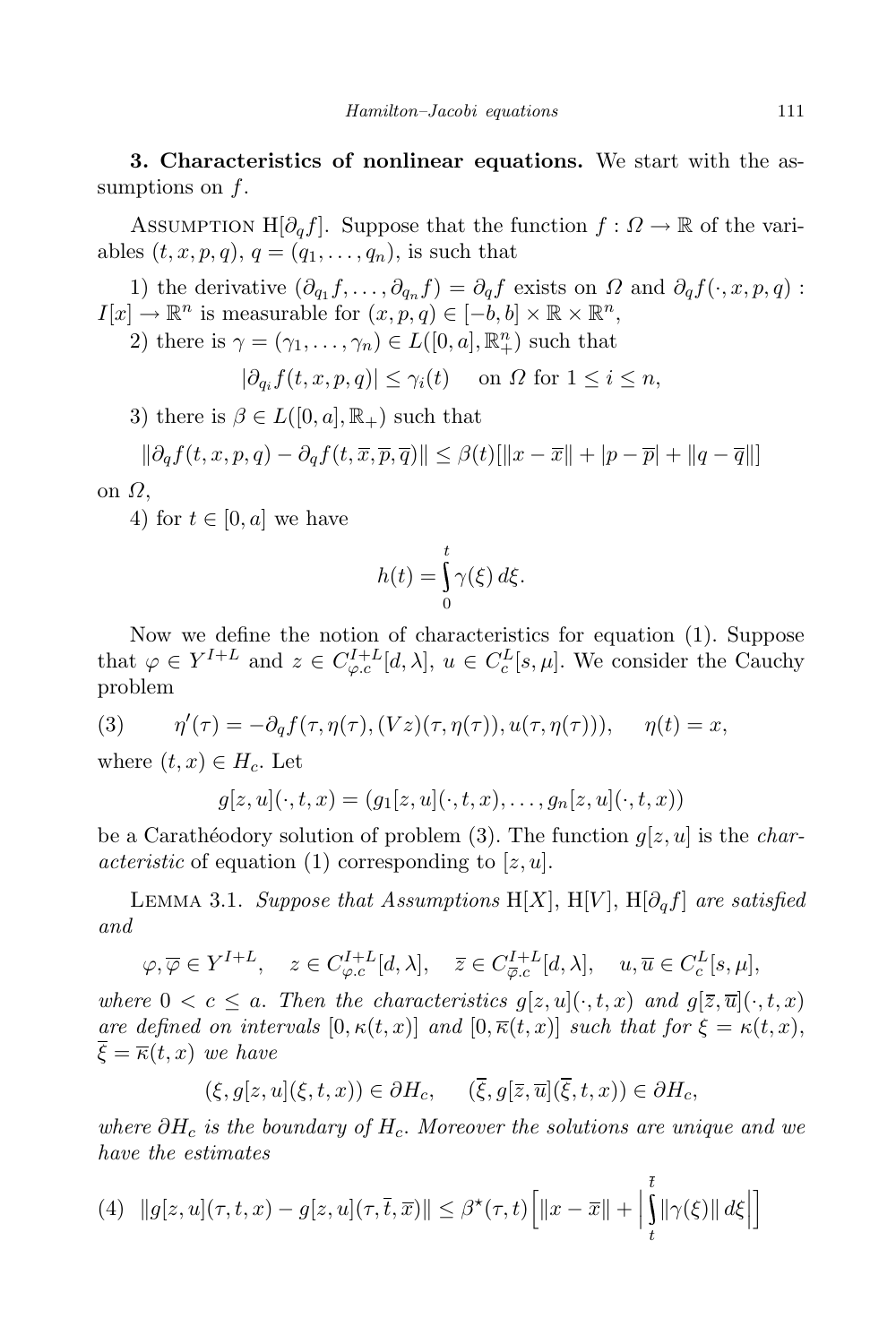for 
$$
\tau \in [0, \min{\kappa(t, x), \kappa(\overline{t}, \overline{x})}]
$$
 and  
\n(5)  $||g[z, u](\tau, t, x) - g[\overline{z}, \overline{u}](\tau, t, x)||$   
\n $\leq \beta^*(\tau, t) \Big| \int_t^{\tau} \beta(\xi) [L_0 || z - \overline{z} ||_{X_{\xi}} + ||u - \overline{u}||_{\xi}] d\xi \Big|$ 

 $for \tau \in [0, \min\{\kappa(t, x), \overline{\kappa}(t, x)\}],$  *where* 

(6) 
$$
\beta^*(\tau, t) = \exp\left[\bar{d} \Big| \int_{\tau}^{t} \beta(\xi) d\xi \Big| \right], \quad \bar{d} = 1 + B + s_1 + L(\|\varphi\|_{Y^I} + d_0 + d_1).
$$

*Proof.* The existence and uniqueness of the solution of (3) follows from classical theorems. Note that the right-hand side of the differential system satisfies the Carathéodory assumptions, and the Lipschitz condition

 $\|\partial_{q} f(\tau, y, (Vz)(\tau, y), u(\tau, y)) - \partial_{q} f(\tau, \overline{y}, (Vz)(\tau, \overline{y}), u(\tau, \overline{y}))\| \leq \tilde{\beta}(\tau) \|y - \overline{y}\|$ holds on  $H_c$ , where

$$
\widetilde{\beta}(\tau) = \beta(\tau)[1 + B + L ||z||_{X_t^I} + s_1].
$$

If we transform problem (3) into an integral equation, then by Assumptions  $H[V]$  and  $H[\partial_q f]$  we have the integral inequality

$$
||g[z, u](\tau, t, x) - g[z, u](\tau, \overline{t}, \overline{x})|| \le ||x - \overline{x}|| + \left| \int_{t}^{\overline{t}} ||\gamma(\xi)|| d\xi \right|
$$
  
+  $\overline{d} \Big| \int_{\tau}^{t} \beta(\xi) ||g[z, u](\xi, t, x) - g[z, u](x, \overline{t}, \overline{x})|| d\xi \Big|$ 

for  $\tau \in [0, \min\{\kappa(t, x), \kappa(\bar{t}, \bar{x})\]$ . Now we obtain (4) by the Gronwall inequality.

Analogously by Assumptions H[*V*] and H[ $\partial_q f$ ] we get

$$
||g[z, u](\tau, t, x) - g[\overline{z}, \overline{u}](\tau, t, x)|| \le \left| \int\limits_t^{\tau} \beta(\xi) [L_0 || z - \overline{z} ||_{X_{\xi}} + ||u - \overline{u}||_{\xi}] d\xi \right|
$$
  
+ 
$$
\overline{d} \Big| \int\limits_t^{\tau} \beta(\xi) ||g[z, u](\xi, t, x) - g[\overline{z}, \overline{u}](\xi, t, x)|| d\xi \Big|
$$

for  $\tau \in [0, \min\{\kappa(t, x), \overline{\kappa}(t, x)]$ . Thus (5) follows from the Gronwall inequality. This proves Lemma 3.1.

**4. Functional integral operators.** Now we formulate further assumptions on  $f$  and  $\varphi$ .

ASSUMPTION H[ $f, \varphi$ ]. Suppose that Assumption H[ $\partial_q f$ ] is satisfied and 1) there is  $\alpha \in L([0, a], \mathbb{R}_+)$  such that  $|f(t, x, p, q)| \leq \alpha(t)$  on  $\Omega$ ,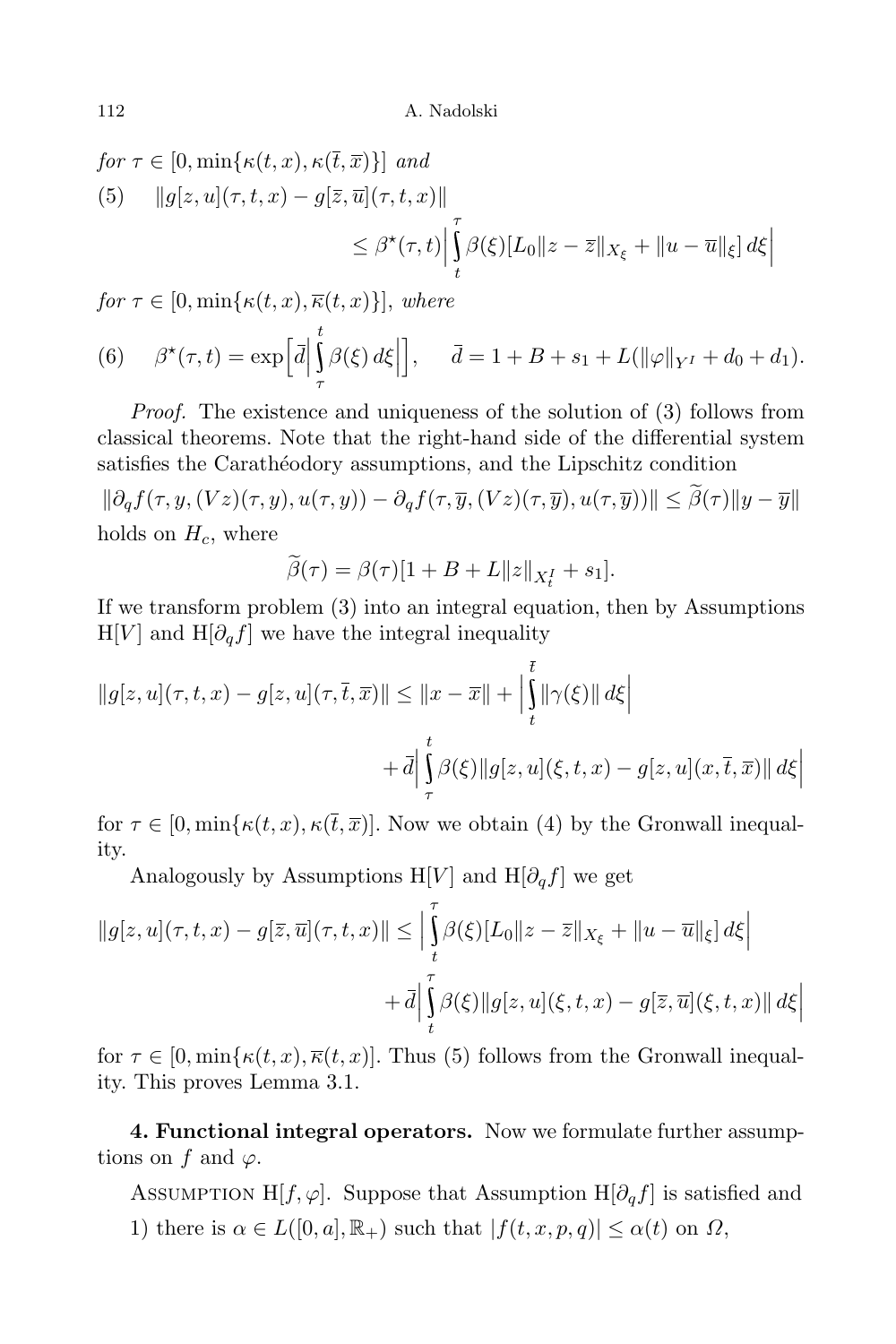2) the derivatives  $(\partial_{x_1} f, \ldots, \partial_{x_n} f) = \partial_x f$  and  $\partial_p f$  exist on  $\Omega$  and for every  $(x, p, q) \in [-b, b] \times \mathbb{R} \times \mathbb{R}^n$  the functions

$$
\partial_x f(\cdot, x, p, q) : I[x] \to \mathbb{R}^n, \quad \partial_p f(\cdot, x, p, q) : I[x] \to \mathbb{R}
$$

are measurable,

3) there is  $\tilde{\gamma} \in L([0, a], \mathbb{R}_+)$  such that

$$
\|\partial_x f(t, x, p, q)\| \le \widetilde{\gamma}(t), \quad |\partial_p f(t, x, p, q)| \le \widetilde{\gamma}(t)
$$

on *Ω* and the expressions

 $\|\partial_x f(t, x, p, q) - \partial_x f(t, \overline{x}, \overline{p}, \overline{q})\|$ ,  $|\partial_x f(t, x, p, q) - \partial_x f(t, \overline{x}, \overline{p}, \overline{q})|$ 

are bounded from above by

$$
\beta(t)[\|x - \overline{x}\| + |p - \overline{p}| + \|q - \overline{q}\|],
$$

4) the function  $\varphi(0, \cdot) : [-b, b] \to \mathbb{R}$  is continuous, the derivative  $\partial_x \varphi(0, \cdot)$  $= (\partial_{x_1} \varphi(0, \cdot), \dots \partial_{x_n} \varphi(0, \cdot))$  exists on  $[-b, b]$  and

$$
|\varphi(0, x)| \le r_0, \quad ||\partial_x \varphi(0, x)|| \le r_1,
$$
  

$$
||\partial_x \varphi(0, x) - \partial_x \varphi(0, \overline{x})|| \le r_2 ||x - \overline{x}||,
$$

for  $x, \overline{x} \in [-b, b]$ .

REMARK 4.1. For simplicity of notations, we have assumed the same estimate for  $\partial_x f$  and  $\partial_p f$ . We have also assumed the Lipschitz condition for *∂qf*, *∂xf*, *∂pf* with the same constant.

Now we find a system of integral functional equations which are generated by  $(1)$ ,  $(2)$ . Write

$$
P[z, u](\tau, t, x)
$$
  
=  $(\tau, g[z, u](\tau, t, x), (Vz)(\tau, g[z, u](\tau, t, x)), u(\tau, g[z, u](\tau, t, x))).$   
Given  $\varphi \in Y^{I+L}, z \in C_{\varphi, c}^{I+L}[d, \lambda], u \in C_{c}^{L}[s, \mu],$  we define

(7) 
$$
F[z, u](t, x) = \varphi(0, g[z, u](0, t, x)) + \int_{0}^{t} f(P[z, u](\tau, t, x)) d\tau - \sum_{k=1}^{n} \int_{0}^{t} \partial_{q_k} f(P[z, u](\tau, t, x)) u_k(\tau, g[z, u](\tau, t, x)) d\tau
$$

and

(8) 
$$
G_i[z, u](t, x) = \partial_{x_i} \varphi(0, g[z, u](0, t, x)) + \int_0^t \partial_{x_i} f(P[z, u](\tau, t, x)) d\tau
$$

$$
+ \int_0^t \partial_p f(P[z, u](\tau, t, x)) \partial_{x_i}(Vz)(\tau, g[z, u](\tau, t, x)) d\tau, \quad i = 1, ..., n.
$$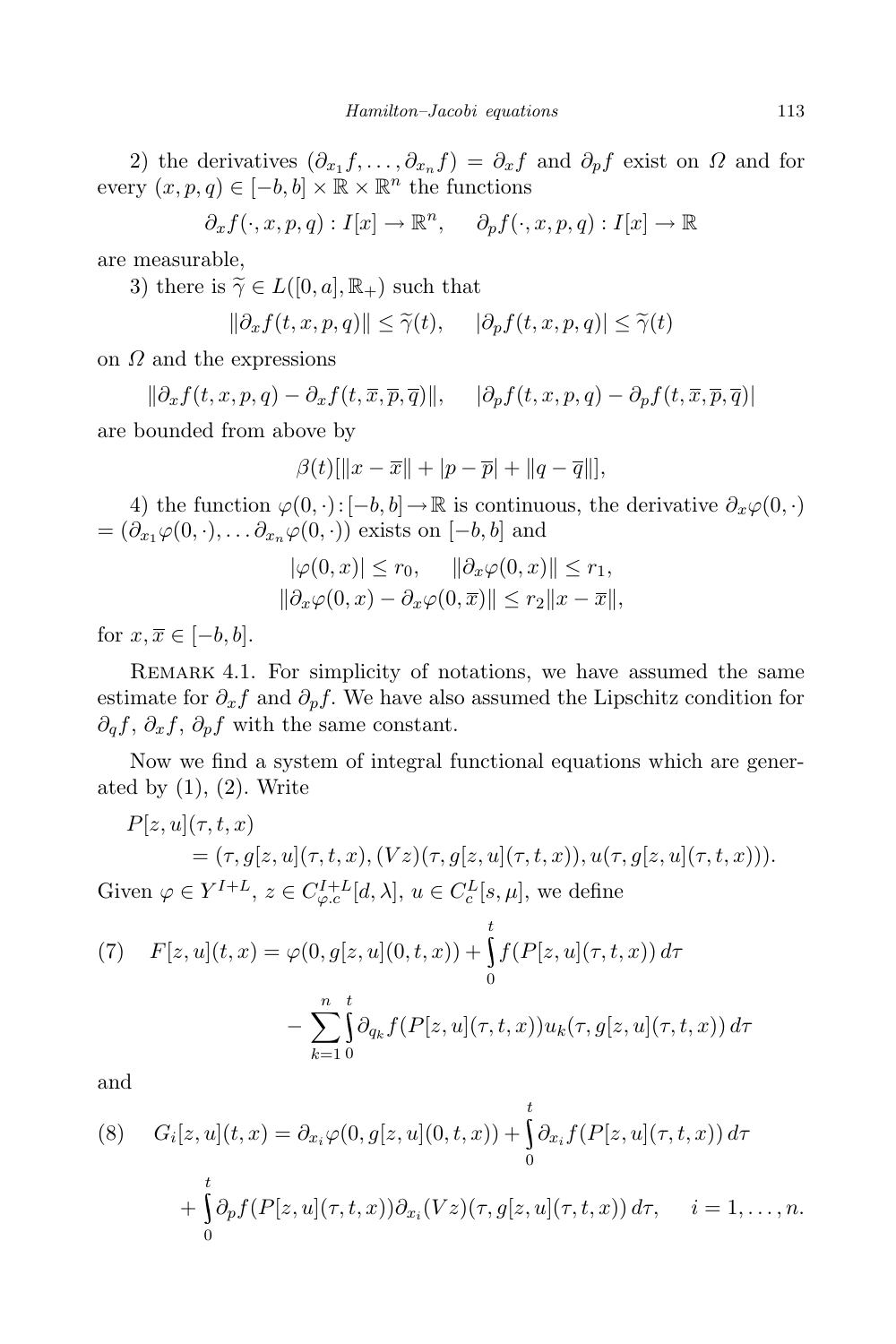Moreover we put

$$
G[z, u] = (G1[z, u], \ldots, Gn[z, u]).
$$

We will consider the following system of functional integral equations:

(9) 
$$
z = F[z, u], \quad u = G[z, u], \quad z = \varphi \quad \text{on } E
$$

and

(10) 
$$
g[z, u](\tau, t, x) = x + \int_{\tau}^{t} \partial_{q} f(P[z, u](\xi, t, x)) d\xi.
$$

The above system is obtained in the following way. We introduce first an additional unknown function  $u = (u_1, \ldots, u_n) = \partial_x z$  in (1). Then we consider the following linearization of (1) with respect to *u*:

(11) 
$$
\partial_t z(t,x) = f(U) + \sum_{j=1}^n \partial_{q_j} f(U)(\partial_{x_j} z(t,x) - u_j(t,x)),
$$

where  $U = (t, x, (Vz)(t, x), u(t, x))$ . By (1) we get the differential equations for the unknown function *u*:

(12) 
$$
\partial_t u_i(t,x) = \partial_{x_i} f(U) + \partial_p f(U) \partial_{x_i} (Vz)(t,x) + \sum_{j=1}^n \partial_{q_j} f(U) \partial_{x_j} u_i(t,x), \quad 1 \le i \le n.
$$

We assume the following initial condition for *u*:

(13) 
$$
u(0,x) = \partial_x \varphi(0,x) \quad \text{for } x \in [-b, b].
$$

Note that the quasi-linear system (11), (12) has the following property: the differential equations of the characteristics for (11) and (12) are the same and they have the form (3). Considering (11) and (12) along the characteristic  $g[z, u](\cdot, t, x)$ , we obtain

(14) 
$$
\frac{d}{d\tau}z(\tau, g[z, u](\tau, t, x)) = f(P[z, u](\tau, t, x))
$$

$$
-\sum_{j=1}^{n} \partial_{q_j} f(P[z, u](\tau, t, x))u_j(\tau, g[z, u](\tau, t, x)),
$$

and

(15) 
$$
\frac{d}{d\tau}u_i(\tau, g[z, u](\tau, t, x)) = \partial_{x_i}f(P[z, u](\tau, t, x)) + \partial_p f(P[z, u](\tau, t, x))\partial_{x_i}(Vz)(\tau, g[z, u](\tau, t, x)), \quad 1 \leq i \leq n.
$$

By integrating (14), (15) on [0, t] with respect to  $\tau$  and using the initial conditions  $(2)$ ,  $(13)$  we get  $(9)$ ,  $(10)$ .

The proof of the existence of a solution of  $(9)$ ,  $(10)$  will be based on the following method of successive approximations. We define  $z^{(m)}: E \cup H_c \to \mathbb{R}$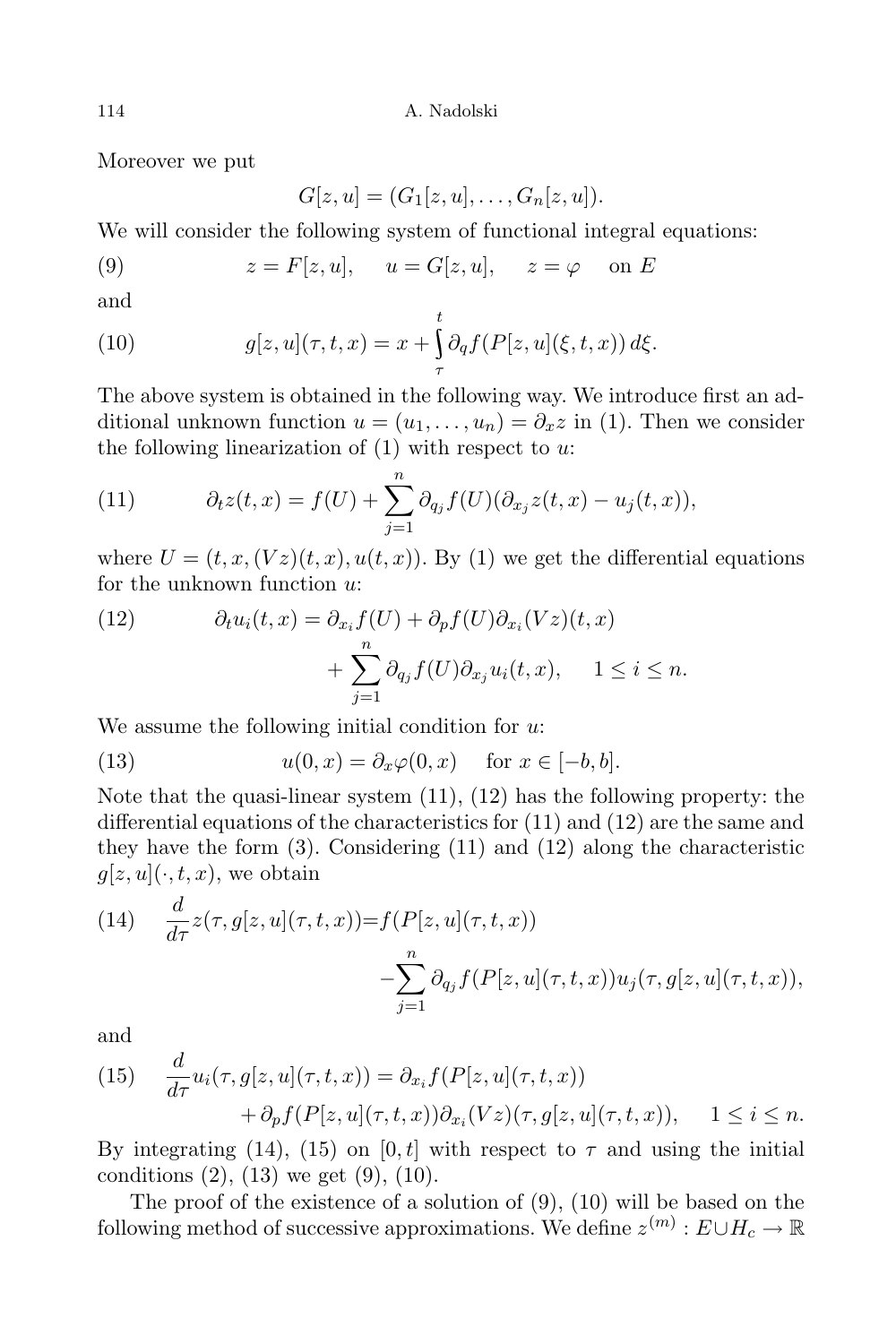and  $u^{(m)}$ :  $H_c \to \mathbb{R}^n$  in the following way. We put first

(16) 
$$
z^{(0)}(t,x) = \begin{cases} \varphi(t,x) & \text{on } E, \\ \varphi(0,x) & \text{on } H_c, \end{cases}
$$

(17) 
$$
u^{(0)}(t,x) = \partial_x \varphi(0,x) \quad \text{on } H_c.
$$

If  $z^{(m)}$ :  $E \cup H_c \to \mathbb{R}$  and  $u^{(m)}$ :  $H_c \to \mathbb{R}^n$  are known, then

(i)  $u^{(m+1)}$  is a solution of the equation

$$
(18)\qquad \qquad u = G^{(m)}[u],
$$

where  $G^{(m)} = (G_1^{(m)}$  $G_1^{(m)}, \ldots, G_n^{(m)}$ ) =  $G[z^{(m)}, u],$ (ii)  $z^{(m+1)}$  is given by

(19) 
$$
z^{(m+1)}(t,x) = \begin{cases} \varphi(t,x) & \text{on } E, \\ F[z^{(m)}, u^{(m+1)}](t,x) & \text{on } H_c. \end{cases}
$$

The problem of the existence of the sequence  $\{z^{(m)}\}, \{u^{(m)}\}$  is the main difficulty in our method.

**5. Existence of the sequence of successive approximations.** In this section we prove that the sequences  $\{z^{(m)}\}$  and  $\{u^{(m)}\}$  are defined on  $E \cup H_c$  and  $H_c$  respectively provided  $c \in (0, a]$  is sufficiently small.

THEOREM 5.1. *If Assumptions* H[*X*], H[*V*], H[*f*,  $\varphi$ ] *are satisfied and*  $\varphi \in$  $Y^{I+L}$  *then there are constants*  $(d_0, d_1, d_2) = d \in \mathbb{R}^3_+$ ,  $(s_0, s_1) = s \in \mathbb{R}^2_+$ ,  $c \in (0, a]$  and functions  $\mu$ ,  $\lambda = (\lambda_0, \lambda_1), \mu, \lambda_0, \lambda_1 \in L([0, c], \mathbb{R}_+)$  such that *for any*  $m \geq 0$  *we have* 

$$
(\mathbf{I}_m) \text{ there exist } z^{(m)} : E \cup H_c \to \mathbb{R} \text{ and } u^{(m)} : H_c \to \mathbb{R}^n \text{ and}
$$

$$
z^{(m)} \in C_{\varphi,c}^{I+L}[d,\lambda], \quad u^{(m)} \in C_c^L[s,\mu],
$$

 $(II_m) \partial_x z^{(m)}(t,x) = u^{(m)}(t,x)$  *on*  $H_c$ .

*Proof.* The proof is divided into a sequence of steps.

I. We begin by defining some functions and constants. Write

$$
P = 1 + B + L(||\varphi||_{Y^I} + d_0 + d_1),
$$
  
\n
$$
\widetilde{P} = C + M(||\varphi||_{Y^{I+L}} + d_0 + d_1 + d_2),
$$
  
\n
$$
\Gamma(t) = \beta^*(0, t) \left\{ r_2 + P \overline{d} \int_0^t \beta(\xi) d\xi + \widetilde{P} \int_0^t \widetilde{\gamma}(\xi) d\xi \right\},
$$
  
\n
$$
\widetilde{\Gamma}(t) = \beta^*(0, t) \left\{ r_1 + \int_0^t [P \widetilde{\gamma}(\xi) + 2s_1 || \gamma(\xi) || + s_0 \overline{d} \beta(\xi) ] d\xi \right\},
$$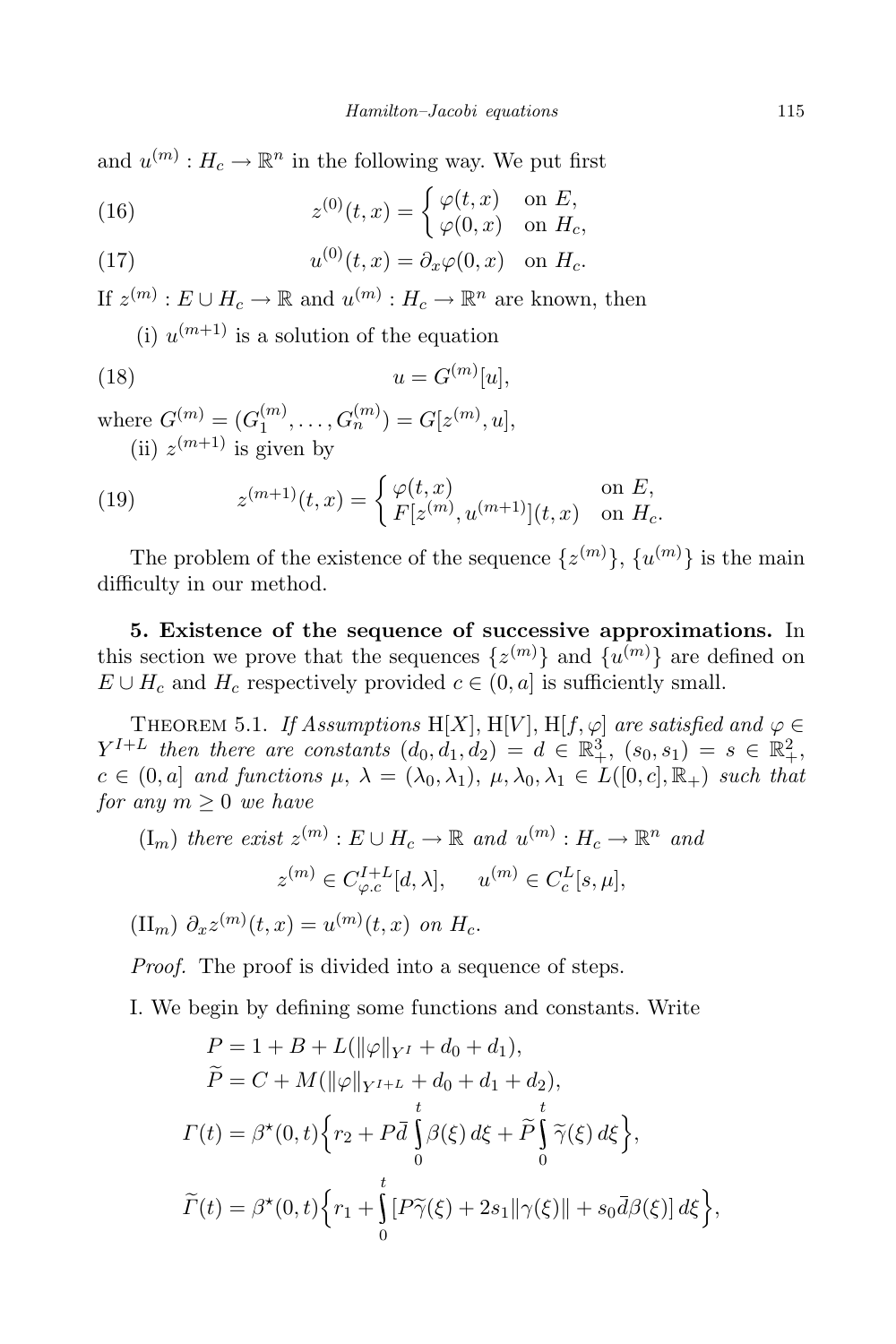where  $\beta^*$  is given by (6). Suppose that the constants  $d = (d_0, d_1, d_2), s =$  $(s_0, s_1), c \in (0, a]$  and the functions  $\lambda = (\lambda_0, \lambda_1), \mu$  satisfy the conditions

(20) 
$$
s_0 = d_1 \ge r_1 + P \int_0^c \tilde{\gamma}(\xi) d\xi, \quad s_1 = d_2 \ge \Gamma(c),
$$

(21) 
$$
\mu(t) = \lambda_1(t) = \Gamma(c) ||\gamma(t)|| + P\widetilde{\gamma}(t),
$$

(22) 
$$
d_0 \ge r_0 + \int_0^{\infty} [\alpha(\xi) + s_0 || \gamma(\xi) ||] d\xi,
$$

(23) 
$$
\lambda_0(t) = \widetilde{\Gamma}(c) \|\gamma(t)\| + \alpha(t).
$$

Note that if we assume that  $s_0 = d_1 > r_1$ ,  $s_1 = d_2 > r_2$  and  $d_0 > r_0$  then there is  $c \in (0, a]$  such that conditions (20), (22) are satisfied.

II. We prove  $(I_m)$  and  $(II_m)$  by induction. It follows from (16), (17) that  $(I_0)$  and  $(II_0)$  are satisfied. Supposing now that  $(I_m)$  and  $(II_m)$  hold for given  $m \geq 0$ , we will prove that there exists  $u^{(m+1)}$ :  $H_c \to \mathbb{R}^n$  and  $u^{(m+1)} \in C_c^L[s, \mu]$ . We claim that

(24) 
$$
G^{(m)}: C_c^L[s, \mu] \to C_c^L[s, \mu].
$$

It follows from Assumptions  $H[V]$  and  $H[f, \varphi]$  that

(25) 
$$
||G^{(m)}[u](t,x)|| \leq r_1 + P \int_0^t \widetilde{\gamma}(\xi) d\xi \leq s_0 \quad \text{on } H_c.
$$

Assumptions  $H[V]$  and  $H[X]$  imply the estimates

$$
\|\partial_x (Vz^{(m)})(\tau, y) - \partial_x (Vz^{(m)}(\tau, \overline{y})\| \le \widetilde{P} \|y - \overline{y}\|,
$$
  

$$
\|\partial_x (Vz^{(m)})(\tau, y)\| \le B + L(\|\varphi\|_{Y^I} + d_0 + d_1),
$$

for  $(\tau, y)$ ,  $(\tau, \overline{y}) \in H_c$ . It follows from Assumptions H[*f*,  $\varphi$ ] and H[*V*] that the terms

$$
\int_{0}^{t} \|\partial_x f(P[z^{(m)}, u](\xi, t, x)) - \partial_x f(P[z^{(m)}, u](\xi, \overline{t}, \overline{x}))\| d\xi,
$$
  
\n
$$
\int_{0}^{t} |\partial_p f(P[z^{(m)}, u](\xi, t, x)) - \partial_p f(P[z^{(m)}, u](\xi, \overline{t}, \overline{x}))| d\xi
$$

can be estimated by

$$
\bar{d}\int_{0}^{t}\beta(\xi)\|g[z^{(m)},u](\xi,t,x)-g[z^{(m)},u](\xi,\overline{t},\overline{x})\|d\xi.
$$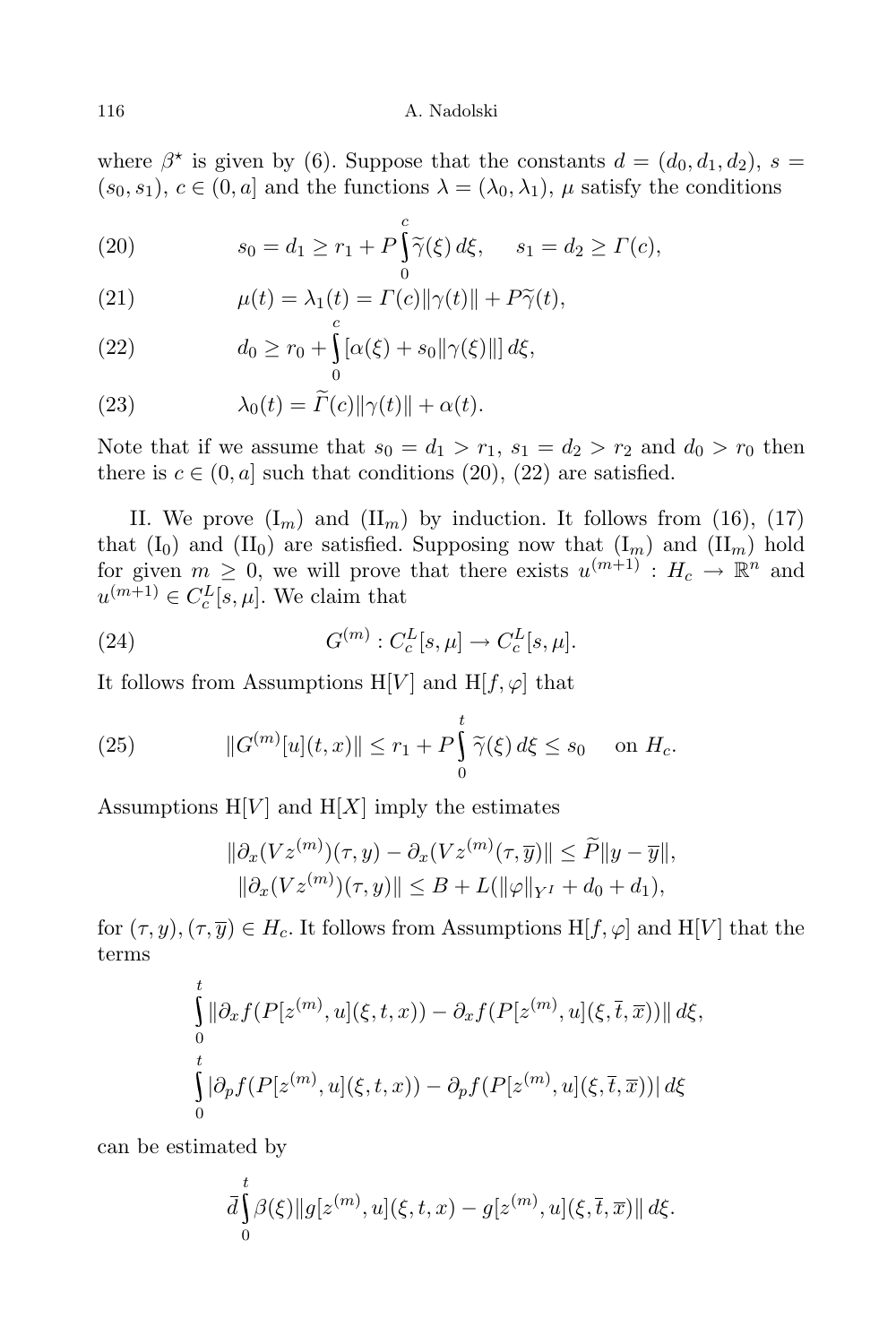The above inequalities and Lemma 3.1 imply

(26) 
$$
||G^{(m)}[u](t,x) - G^{(m)}[u](\overline{t},\overline{x})|| \leq P \Big| \int_{t}^{\overline{t}} \widetilde{\gamma}(\xi) d\xi \Big|
$$

$$
+ \Gamma(c) \Big[ ||x - \overline{x}|| + \Big| \int_{t}^{\overline{t}} ||\gamma(\xi)|| d\xi \Big| \Big]
$$

on  $H_c$ . Conditions (25), (26) and (20)–(23) imply (24).

III. Now we prove that  $G^{(m)}$  is a contraction on  $C_c^L[s,\mu]$ . If  $u,\overline{u} \in C_c^L[s,\mu]$ then by Assumptions  $H[f, \varphi]$  and  $H[V]$  we get

(27) 
$$
||G^{(m)}[u](t,x) - G^{(m)}[\overline{u}](t,x)|| \leq ( \Gamma(c) + P ) \int_{0}^{t} \beta(\xi) ||u - \overline{u}||_{\xi} d\xi
$$

for  $(t, x) \in H_c$ . For  $u \in C_c^L[s, \mu]$  we put

$$
||u||_{\star} = \max\left\{||u||_t \exp\left[-2(\Gamma(c) + P)\int_0^t \beta(\tau) d\tau\right] : t \in [0, c]\right\}.
$$

Hence, by (27) we get

$$
||G^{(m)}[u] - G^{(m)}[\overline{u}]]|_{t}
$$
  
\n
$$
\leq (T(c) + P) ||u - \overline{u}||_{\star} \int_{0}^{t} \beta(\xi) \exp\left[2(T(c) + P) \int_{0}^{\xi} \beta(\tau) d\tau\right] d\xi
$$
  
\n
$$
\leq \frac{1}{2} ||u - \overline{u}||_{\star} \exp\left[2(T(c) + P) \int_{0}^{t} \beta(\tau) d\tau\right], \quad t \in [0, a],
$$

and consequently

$$
||G^{(m)}[u] - G^{(m)}[\overline{u}]||_* \le \frac{1}{2} ||u - \overline{u}||_*.
$$

By the Banach fixed point theorem it follows that there is exactly one  $u^{(m+1)} \in C_c^L[s, \mu]$  satisfying (18).

IV. Now we prove that the function  $z^{(m+1)}$ :  $E \cup H_c \to \mathbb{R}$  given by (19) satisfies  $(\text{II}_{m+1})$ . Put

$$
\Delta(t, x, \overline{x}) = z^{(m+1)}(t, \overline{x}) - z^{(m+1)}(t, x) - \sum_{j=1}^{n} u_j^{(m+1)}(t, x) (\overline{x}_j - x_j)
$$

for  $(t, x)$ ,  $(t, \overline{x}) \in H_c$ . We prove that there exists  $\widetilde{C} \in \mathbb{R}_+$  such that

(28) 
$$
|\Delta(t, x, \overline{x})| \leq \widetilde{C} \|x - \overline{x}\|^2 \quad \text{for } (t, x), (t, \overline{x}) \in H_c.
$$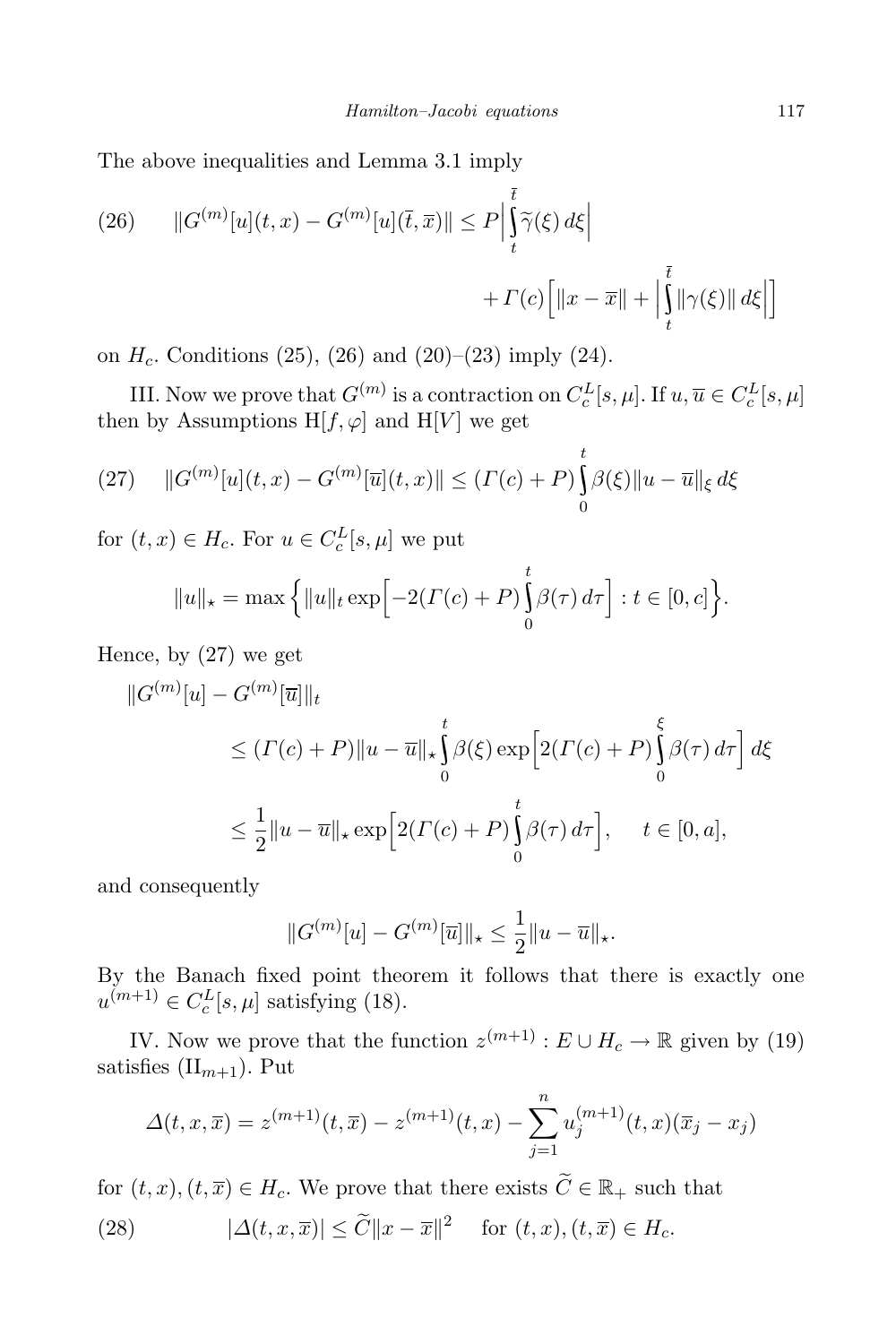It follows from  $(19)$  and  $(I_{m+1})$  that

(29) 
$$
\Delta(t, x, \overline{x}) = F[z^{(m)}, u^{(m+1)}](t, \overline{x}) - F[z^{(m)}, u^{(m+1)}](t, x) - \sum_{j=1}^{n} G_j^{(m)}[u^{(m+1)}](t, x)(\overline{x}_j - x_j).
$$

Write

$$
g^{(m)}(\tau, t, x) = g[z^{(m)}, u^{(m+1)}](\tau, t, x),
$$
  

$$
P^{(m)}(\tau, t, x) = P[z^{(m)}, u^{(m+1)}](\tau, t, x),
$$

$$
Q^{(m)}(\xi,\tau,t,x,\overline{x}) = \xi P^{(m)}(\tau,t,x) + (1-\xi)P^{(m)}(\tau,t,\overline{x}), \quad \xi \in [0,1].
$$

Moreover we put

$$
\Phi^{(m)}(t, x, \overline{x}) = \varphi(0, g^{(m)}(0, t, \overline{x})) - \varphi(0, g^{(m)}(0, t, x))
$$

$$
- \sum_{j=1}^{n} \partial_{x_j} \varphi(0, g^{(m)}(0, t, x))(\overline{x}_j - x_j),
$$

$$
\Pi^{(m)}(t, x, \overline{x}) = \int_{0}^{t} [f(P^{(m)}(\tau, t, \overline{x})) - f(P^{(m)}(\tau, t, x))] d\tau.
$$

It follows from (7) and (29) that

$$
\Delta(t, x, \overline{x}) = \Phi^{(m)}(t, x, \overline{x}) + \Pi^{(m)}(t, x, \overline{x})
$$
  
\n
$$
- \sum_{j=1}^{n} \int_{0}^{t} \partial_{q_{j}} f(P^{(m)}(\tau, t, \overline{x})) u_{j}^{(m+1)}(\tau, g^{(m)}(\tau, t, \overline{x})) d\tau
$$
  
\n
$$
+ \sum_{j=1}^{n} \int_{0}^{t} \partial_{q_{j}} f(P^{(m)}(\tau, t, x)) u_{j}^{(m+1)}(\tau, g^{(m)}(\tau, t, x)) d\tau
$$
  
\n
$$
- \sum_{j=1}^{n} \int_{0}^{t} \partial_{x_{j}} f(P^{(m)}(\tau, t, x)) d\tau (\overline{x}_{j} - x_{j})
$$
  
\n
$$
- \sum_{j=1}^{n} \int_{0}^{t} \partial_{p} f(P^{(m)}(\tau, t, x)) \partial_{x_{j}} (Vz^{(m)})(\tau, g^{(m)}(\tau, t, x)) d\tau (\overline{x}_{j} - x_{j}).
$$

By the Hadamard mean value theorem we have

$$
\Pi^{(m)}(t, x, \overline{x}) = \int_{0}^{t} \sum_{j=1}^{n} \int_{0}^{1} \partial_{x_j} f(Q^{(m)}(\xi, \tau, t, x, \overline{x})) d\xi (g_j^{(m)}(\tau, t, \overline{x}) - g_i^{(m)}(\tau, t, x)) d\tau
$$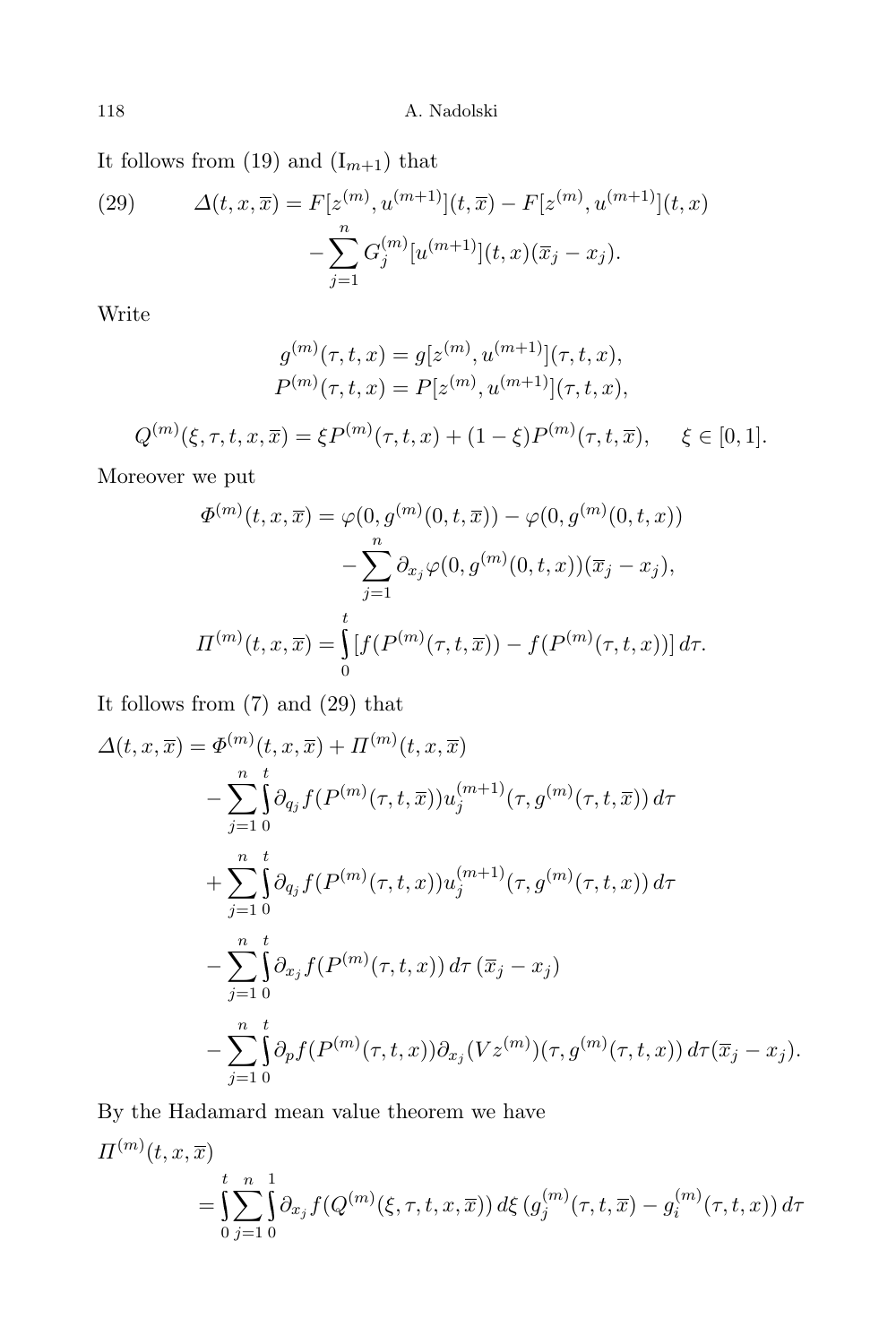+ 
$$
\int_{0}^{t} \partial_{p} f(Q^{(m)}(\xi, \tau, t, x, \overline{x})) d\xi
$$
  
\n×  $[(Vz^{(m)})(\tau, g^{(m)}(\tau, t, \overline{x})) - (Vz^{(m)})(\tau, g^{(m)}(\tau, t, x))] d\tau$   
\n+  $\int_{0}^{t} \sum_{j=1}^{n} \int_{0}^{1} \partial_{q_{j}} f(Q^{(m)}(\xi, \tau, t, x, \overline{x})) d\xi$   
\n×  $[u_{j}^{(m+1)}(\tau, g^{(m)}(\tau, t, \overline{x})) - u_{j}^{(m+1)}(\tau, g^{(m)}(\tau, t, x))] d\tau$ .

Write

$$
\Lambda^{(m)} = (\Lambda_1^{(m)}, \dots, \Lambda_n^{(m)}),
$$

where

$$
\Lambda_j^{(m)}(\tau, t, x, \overline{x}) = \int_{\tau}^t [\partial_{q_j} f(P^{(m)}(\xi, t, \overline{x})) - \partial_{q_j} f(P^{(m)}(\xi, t, x))] d\xi, \quad 1 \le j \le n.
$$

Then

$$
g^{(m)}(\tau, t, \overline{x}) - g^{(m)}(\tau, t, x) - (\overline{x} - x) = \Lambda^{(m)}(\tau, t, x, \overline{x}).
$$

V. To simplify the formulation of the next properties of the function *∆* we define (*m*)

(30) 
$$
\overline{\Delta}(t, x, \overline{x}) = \overline{\Phi}^{(m)}(t, x, \overline{x}) \n+ \sum_{0}^{t} \sum_{j=1}^{n} [\partial_{x_j} f(Q^{(m)}(\xi, \tau, t, x, \overline{x})) - \partial_{x_j} f(P^{(m)}(\tau, t, x))] d\xi \n\times [g_j^{(m)}(\tau, t, \overline{x}) - g_j^{(m)}(\tau, t, x)] d\tau \n+ \int_{0}^{t} [\partial_p f(Q^{(m)}(\xi, \tau, t, x, \overline{x})) - \partial_p f(P^{(m)}(\tau, t, x))] d\xi \n\times [(Vz^{(m)})(\tau, g^{(m)}(\tau, t, \overline{x})) - (Vz^{(m)})(\tau, g^{(m)}(\tau, t, x))] d\tau \n+ \int_{0}^{t} \sum_{j=1}^{n} [\partial_{q_j} f(Q^{(m)}(\xi, \tau, t, x, \overline{x})) - \partial_{q_j} f(P^{(m)}(\tau, t, \overline{x}))] d\xi \n\times [u_j^{(m+1)}(\tau, g^{(m)}(\tau, t, \overline{x})) - u_j^{(m+1)}(\tau, g^{(m)}(\tau, t, x))] d\tau \n+ \int_{0}^{t} \partial_p f(P^{(m)}(\tau, t, x)) \Theta^{(m)}(\tau, t, x, \overline{x}) d\tau,
$$

where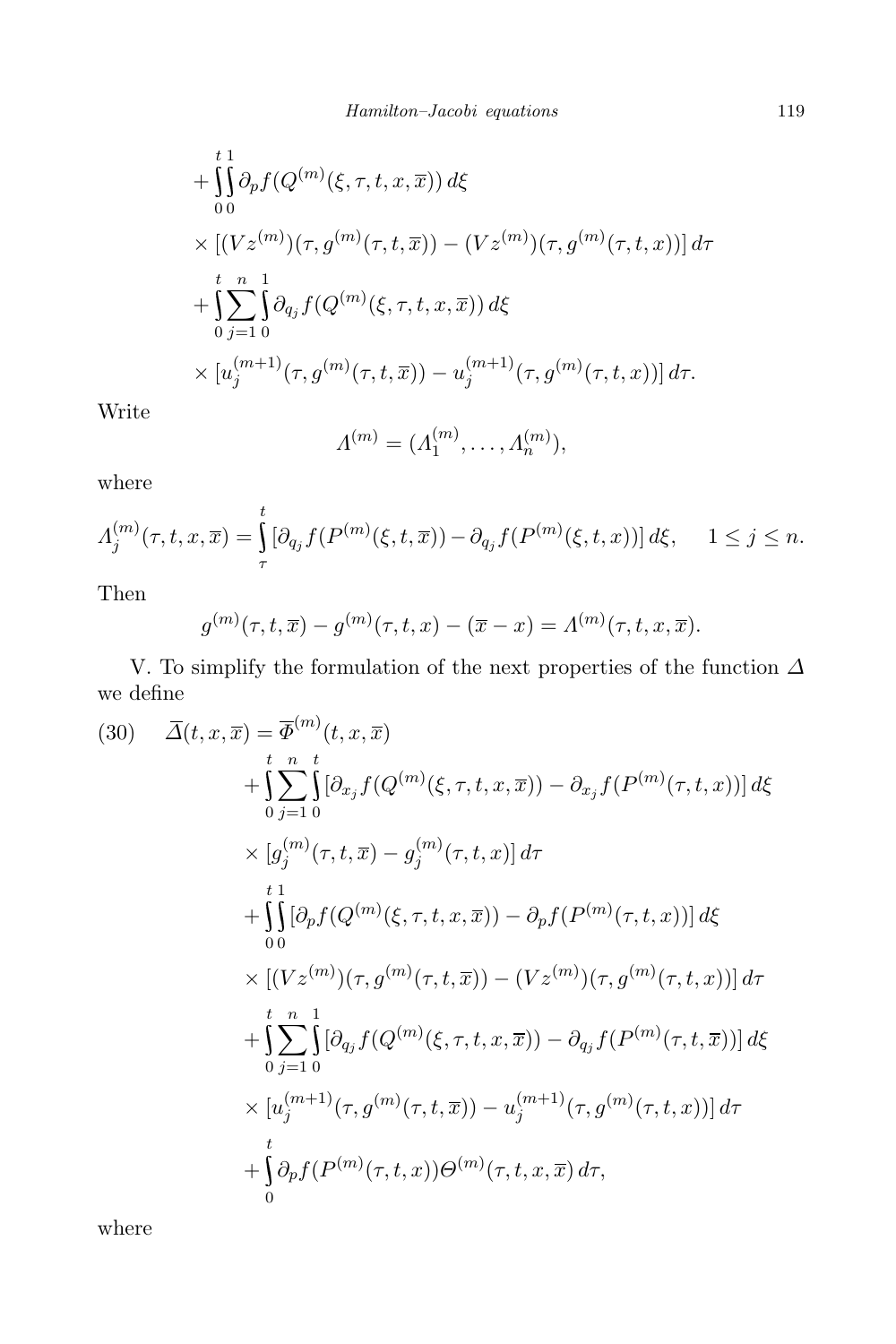$$
\overline{\Phi}^{(m)}(t, x, \overline{x}) = \varphi(0, g^{(m)}(0, t, \overline{x})) - \varphi(0, g^{(m)}(0, t, x)) \n- \sum_{j=1}^{n} \partial_{x_j} \varphi(0, g^{(m)}(0, t, x)) [g_j^{(m)}(0, t, \overline{x}) - g_j^{(m)}(0, t, x)], \n\Theta^{(m)}(\tau, t, x, \overline{x}) = (Vz^{(m)})(\tau, g^{(m)}(\tau, t, \overline{x})) - (Vz^{(m)})(\tau, g^{(m)}(\tau, t, x)) \n- \sum_{j=1}^{n} \partial_{x_j} (Vz^{(m)})(\tau, g^{(m)}(\tau, t, x)) [g_j^{(m)}(\tau, t, \overline{x}) - g_j^{(m)}(\tau, t, x)].
$$

We define the function  $\widetilde{\varDelta}$  by

(31) 
$$
\widetilde{\Delta}(t, x, \overline{x}) = \sum_{j=1}^{n} \partial_{x_j} \varphi(0, g^{(m)}(0, t, x)) \Delta_j^{(m)}(0, t, x, \overline{x}) \n+ \sum_{j=1}^{n} \int_{0}^{t} \partial_{x_j} f(P^{(m)}(\tau, t, x)) \Delta_j^{(m)}(\tau, t, x, \overline{x}) d\tau \n+ \sum_{j=1}^{n} \int_{0}^{t} \partial_p f(P^{(m)}(\tau, t, x)) \partial_{x_j} (V z^{(m)})(\tau, g^{(m)}(\tau, t, x)) \Delta_j^{(m)}(\tau, t, x, \overline{x}) d\tau \n- \sum_{j=1}^{n} \int_{0}^{t} [\partial_{q_j} f(P^{(m)}(\tau, t, \overline{x})) - \partial_{q_j} f(P^{(m)}(\tau, t, x))] u_j^{(m+1)}(\tau, g^{(m)}(\tau, t, x)) d\tau.
$$

Then  $\Delta(t, x, \overline{x}) = \overline{\Delta}(t, \overline{x}) + \widetilde{\Delta}(t, x, \overline{x}).$ 

VI. Now we prove that

(32) 
$$
\Delta(t, x, \overline{x}) = 0 \quad \text{for } (t, x), (t, \overline{x}) \in H_c.
$$
  
\nWrite  $\Xi^{(m)} = (\Xi_1^{(m)}, \dots, \Xi_n^{(m)})$ , where  
\n $\Xi_j^{(m)}(\xi, t, x) = \partial_{x_j} \varphi(0, g^{(m)}(0, t, x))$   
\n $+ \int_0^{\xi} \partial_p f(P^{(m)}(\tau, t, x)) \partial_{x_j} (Vz^{(m)})(\tau, g^{(m)}(\tau, t, x)) d\tau$   
\n $+ \int_0^{\xi} \partial_{x_j} f(P^{(m)}(\tau, t, x)) d\tau - u_j^{(m+1)}(\xi, g^{(m)}(\xi, t, x)), \quad 1 \le j \le n.$ 

It follows from (31) that

$$
\widetilde{\Delta}(t,x,\overline{x}) = \sum_{j=1}^{n} \int_{0}^{t} \Xi_{j}^{(m)}(\xi,t,x) [\partial_{q_{j}} f(P^{(m)}(\xi,t,\overline{x})) - \partial_{q_{j}} f(P^{(m)}(\xi,t,x))] d\xi.
$$

Since

$$
g^{(m)}(\xi, \tau, g^{(m)}(\tau, t, x)) = g^{(m)}(\xi, t, x)
$$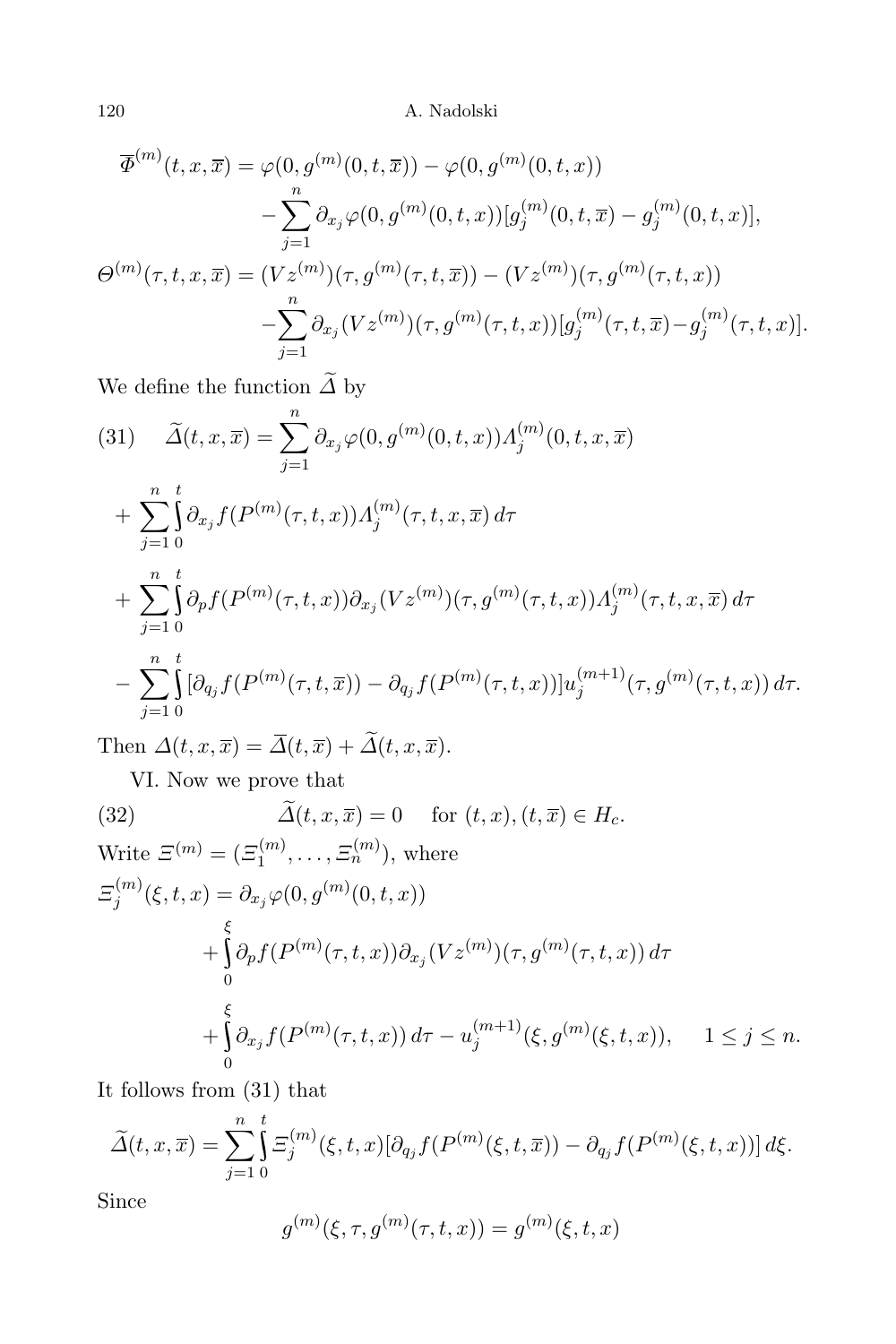and  $u^{(m+1)}$  satisfies equation (18) on  $H_c$  it follows that

$$
\Xi^{(m)}(\xi, t, x) = 0 \quad \text{for } (t, x) \in H_c, \xi \in [0, t],
$$

and consequently  $\widetilde{\Delta}(t, x, \overline{x}) = 0$ . Thus we have proved that

(33) 
$$
\Delta(t, x, \overline{x}) = \overline{\Delta}(t, x, \overline{x}) \quad \text{for } (t, x), (t, \overline{x}) \in H_c.
$$

An easy computation shows that

$$
|\overline{\Phi}^{(m)}(t, x, \overline{x})| \le r_2 \|g^{(m)}(\tau, t, \overline{x}) - g^{(m)}(\tau, t, x)\|^2
$$

and

$$
\begin{aligned} |(Vz^{(m)})(\tau, g^{(m)}(\tau, t, \overline{x})) - (Vz^{(m)})(\tau, g^{(m)}(\tau, t, x))| \\ &\leq [L(\|\varphi\|_{Y^I} + d_0 + d_1) + B] \|g^{(m)}(\tau, t, \overline{x}) - g^{(m)}(\tau, t, x)\|. \end{aligned}
$$

Moreover we have

$$
||u^{(m+1)}(\tau, g^{(m)}(\tau, t, \overline{x})) - u^{(m+1)}(\tau, g^{(m)}(\tau, t, x))||
$$
  
\$\leq s\_1 || g^{(m)}(\tau, t, \overline{x}) - g^{(m)}(\tau, t, x)||\$,

and

$$
|\Theta^{(m)}(\tau,t,x,\overline{x})|
$$
  
\n
$$
\leq [M(||\varphi||_{Y^{I+L}} + d_0 + d_1 + d_2) + C] ||g^{(m)}(\tau,t,\overline{x}) - g^{(m)}(\tau,t,x)||^2.
$$

The above estimates and (30), (33) and Lemma 3.1 imply (28) for some  $\widetilde{C} \in \mathbb{R}_+$  and consequently

$$
\partial_x z^{(m+1)}(t,x) = u^{(m+1)}(t,x) \quad \text{on } H_c.
$$

Thus condition  $(II_{m+1})$  is proved.

VII. Now we prove that  $z^{(m+1)} \in C^{I+L}_{\varphi,c}[d,\lambda]$ . Of course  $z^{(m+1)}$  is continuous on  $H_c$  and  $z^{(m+1)} = \varphi$  on *E*. Moreover from  $(\Pi_{m+1})$  it follows that

$$
\|\partial_x z^{(m+1)}(t,x)\| \le d_1,
$$
  

$$
\|\partial_x z^{(m+1)}(t,x) - \partial_x z^{(m+1)}(\overline{t},\overline{x})\| \le \left|\int\limits_t^{\overline{t}} \lambda_1(\xi) d\xi\right| + d_2 \|x - \overline{x}\|
$$

on  $H_c$ . Our assumptions and  $(22)$ ,  $(23)$  also imply the estimates

$$
|z^{(m+1)}(t,x)| \le d_0, \quad |z^{(m+1)}(\bar{t},x) - z^{(m+1)}(t,x)| \le \left| \int\limits_t^{\bar{t}} \lambda_0(\xi) d\xi \right|
$$

on  $H_c$ , which completes the proof of  $(I_{m+1})$ . Thus Theorem 5.1 follows by induction.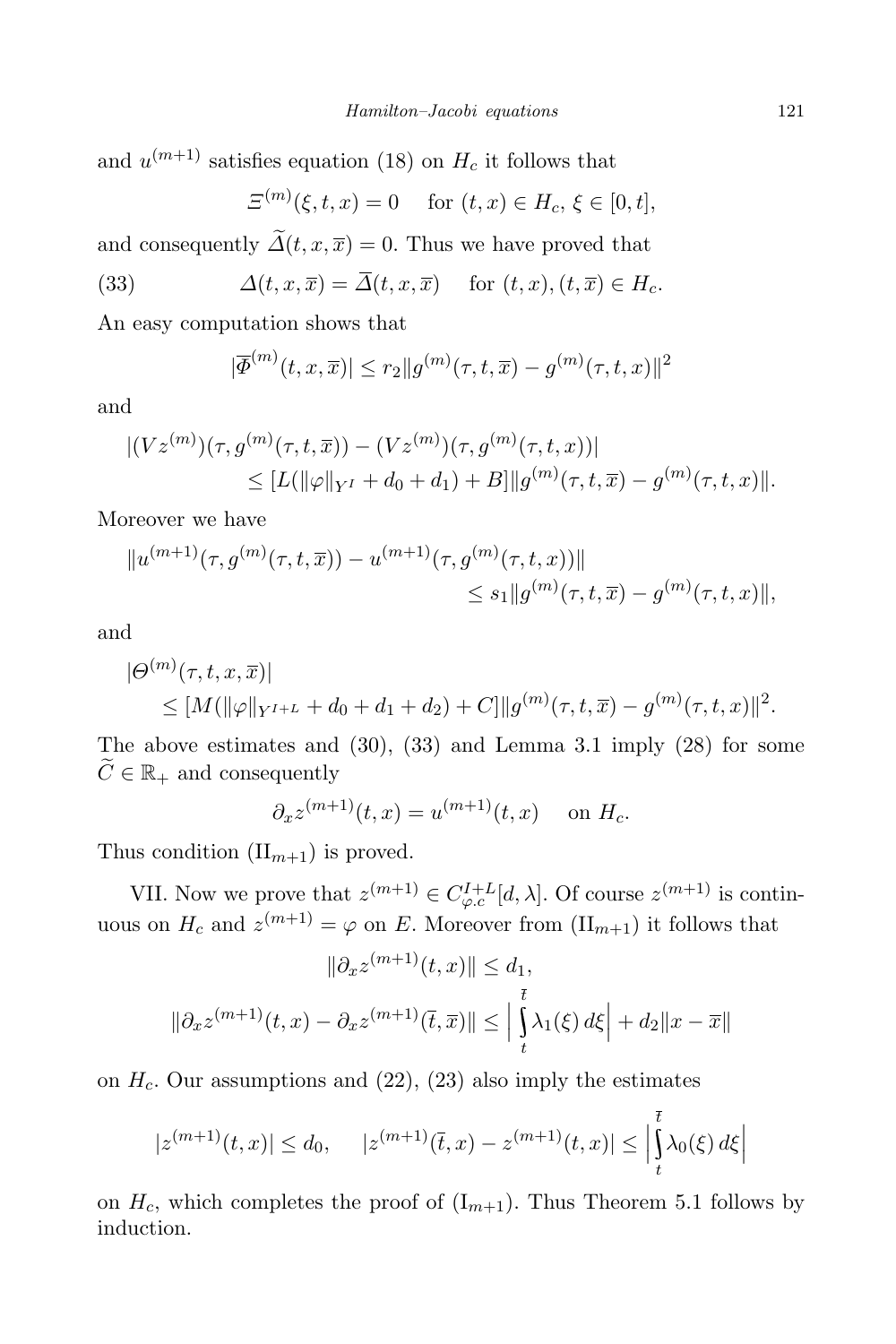**6. Convergence** of the sequences  $\{z^{(m)}\}$  and  $\{u^{(m)}\}$ . Now we prove that the sequences  $\{z^{(m)}\}$  and  $\{u^{(m)}\}$  are uniformly convergent on  $H_c$  if the constant *c* is sufficiently small. Write

$$
\overline{\Gamma}(t) = \Gamma(t) + P \max\{1, L_0\},\
$$

and

(34) 
$$
\Theta(t) = \exp\left[\overline{\Gamma}(c)\int_{0}^{c} \beta(\xi) d\xi\right] \{L\widetilde{\gamma}(t) + \overline{\Gamma}(c)\beta(t)\},
$$

(35) 
$$
\Theta_0(t) = L_0[\widetilde{\gamma}(t) + \widetilde{\Gamma}(c)\beta(t)] + s_0\beta(t) \max\{1, L_0\},
$$

(36) 
$$
\widetilde{\Theta}(t) = \Theta_0(t) + \widetilde{C}\Theta(t), \quad \widetilde{C} = \int_0^{\infty} [\widetilde{\Gamma}(c)\beta(\xi) + 2\|\gamma(\xi)\|] d\xi.
$$

Theorem 6.1. *Suppose that*

1) *Assumptions* H[X], H[V], H[f,  $\varphi$ ] *are satisfied and*  $\varphi \in Y^{I+L}$ ,

2) *the constants*  $d = (d_0, d_1, d_2) \in \mathbb{R}^3_+$ ,  $s = (s_0, s_1) \in \mathbb{R}^2_+$ ,  $c \in (0, a]$  *and the functions*  $\lambda = (\lambda_0, \lambda_1), \lambda_0, \lambda_1, \mu \in L([0, c], \mathbb{R}_+)$  *satisfy the conditions*  $(20)–(23),$ 

3)  $c \in (0, a]$  *is a constant so small that* 

(37) 
$$
\int_{0}^{c} [\Theta(\tau) + \widetilde{\Theta}(\tau)] d\tau < 1.
$$

*Then the sequences*  $\{z^{(m)}\}$  *and*  $\{u^{(m)}\}$  *are uniformly convergent on*  $H_c$ *.* 

*Proof.* We first prove that

$$
(38) \quad \|u^{(m+1)} - u^{(m)}\|_{t} \le \int_{0}^{t} \Theta(\xi) [\|z^{(m)} - z^{(m-1)}\|_{\xi} + \|u^{(m)} - u^{(m-1)}\|_{\xi}] d\xi,
$$

(39) 
$$
||z^{(m+1)} - z^{(m)}||_t \le \int_0^t \widetilde{\Theta}(\xi) [\|z^{(m)} - z^{(m-1)}\|_{\xi} + \|u^{(m)} - u^{(m-1)}\|_{\xi}] d\xi,
$$

for  $t \in [0, c]$ . We conclude from Assumptions H $[\partial_{\alpha} f]$ , H $[f, \varphi]$ , H $[V]$  and from Lemma 3.1 that

$$
||u^{(m+1)} - u^{(m)}||_{t} \le \overline{\Gamma}(c) \int_{0}^{t} \beta(\xi) ||u^{(m+1)} - u^{(m)}||_{\xi} d\xi
$$
  
+ 
$$
\int_{0}^{t} [\overline{\Gamma}(c)\beta(\xi) + L\widetilde{\gamma}(\xi)] ||z^{(m)} - z^{(m-1)}||_{\xi} d\xi + L \int_{0}^{t} \widetilde{\gamma}(\xi) ||u^{(m)} - u^{(m-1)}||_{\xi} d\xi
$$

for  $t \in [0, c]$ . Hence, using the Gronwall inequality and (34), we get (38).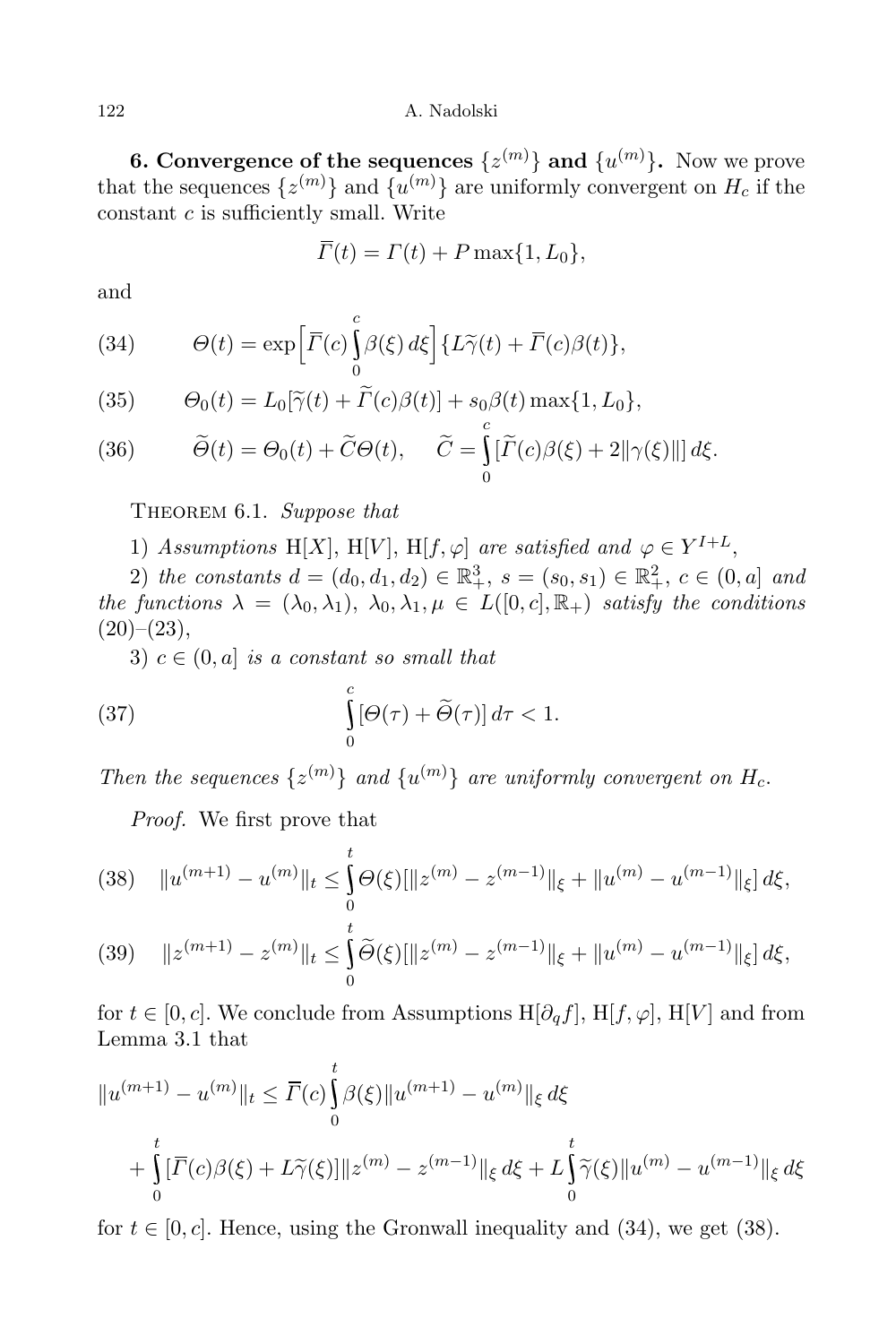It follows from (19) and from Lemma 3.1 that

$$
||z^{(m+1)} - z^{(m)}||_{t} \leq \int_{0}^{t} \Theta_{0}(\xi) [||z^{(m)} - z^{(m-1)}||_{\xi} + ||u^{(m)} - u^{(m-1)}||_{\xi}] d\xi
$$
  
+ 
$$
\int_{0}^{t} [\widetilde{\Gamma}(c)\beta(\xi) + 2||\gamma(\xi)||] ||u^{(m+1)} - u^{(m)}||_{\xi} d\xi, \quad t \in [0, c].
$$

Now, from (38) and (35), (36), we obtain (39). According to (38) and (39), we have

$$
||z^{(m+1)} - z^{(m)}||_{t} + ||u^{(m+1)} - u^{(m)}||_{t}
$$
  
\n
$$
\leq \int_{0}^{t} [\Theta(\xi) + \tilde{\Theta}(\xi)][||z^{(m)} - z^{(m-1)}||_{\xi} + ||u^{(m)} - u^{(m-1)}||_{\xi}] d\xi
$$

for  $t \in [0, c], m \ge 1$ , and there exists  $\delta \in (0, 1)$  such that

(40) 
$$
||z^{(m+1)} - z^{(m)}||_{t} + ||u^{(m+1)} - u^{(m)}||_{t}
$$
  
\n
$$
\leq \delta[||z^{(m)} - z^{(m-1)}||_{t} + ||u^{(m)} - u^{(m-1)}||_{t}].
$$

From (16), (17) and from Theorem 5.1 it follows that there is  $C^* \in \mathbb{R}_+$  such that

$$
||z^{(1)} - z^{(0)}||_t + ||u^{(1)} - u^{(0)}||_t \le C^{\star}, \quad t \in [0, c].
$$

Then the uniform convergence of the sequences  $\{z^{(m)}\}$  and  $\{u^{(m)}\}$  on  $H_c$ follows from (40).

**7. Existence of solutions of initial value problems.** Now we give the main existence result for problem  $(1), (2)$ .

Theorem 7.1. *Suppose that*

- 1)  $\varphi \in Y^{I+L}$  *and Assumptions* H[X], H[V], H[f,  $\varphi$ ] *are satisfied*,
- 2) *conditions* (20)–(23) *and* (37) *hold.*

*Then there exists a solution*  $v : E \cup H_c \rightarrow \mathbb{R}$  *of problem* (1), (2)*. Moreover*  $v \in C^{I+L}_{\varphi,c}[d,\lambda]$  and  $u \in C^L_c[s,\mu],$  where  $u = \partial_x v|_{H_c}$ . If  $\widetilde{\varphi} \in Y^{I+L}$  and  $\widetilde{v} \in C^{I+}_{\widetilde{\varphi}.c}$  $\int_{\tilde{\varphi}.c}^{U+}[d,\lambda]$  *is a solution of equation* (1) *with the initial condition* 

$$
z(t,x) = \widetilde{\varphi}(t,x) \quad on \ E,
$$

*then there exists*  $\kappa \in C([0, c], \mathbb{R}_+)$  *such that* 

(41) 
$$
\|(v-\widetilde{v})|_{H_t}\|_{t} + \|(\partial_x v - \partial_x \widetilde{v})|_{H_t}\|_{t} \le \kappa(t) \|\varphi - \widetilde{\varphi}\|_{Y^I}, \quad t \in [0, c].
$$

*Proof.* From Theorem 6.1 it follows that there exist functions *v* ∈  $C^{I+L}_{\varphi,c}[d,\lambda]$  and  $u \in C_c^L[s,\mu]$  such that  $\{z^{(m)}\}$  converges uniformly to *v* and  $\{u^{(m)}\}$  converges uniformly to *u* on *H<sub>c</sub>*. Moreover  $\partial_x v$  exists on *H<sub>c</sub>* and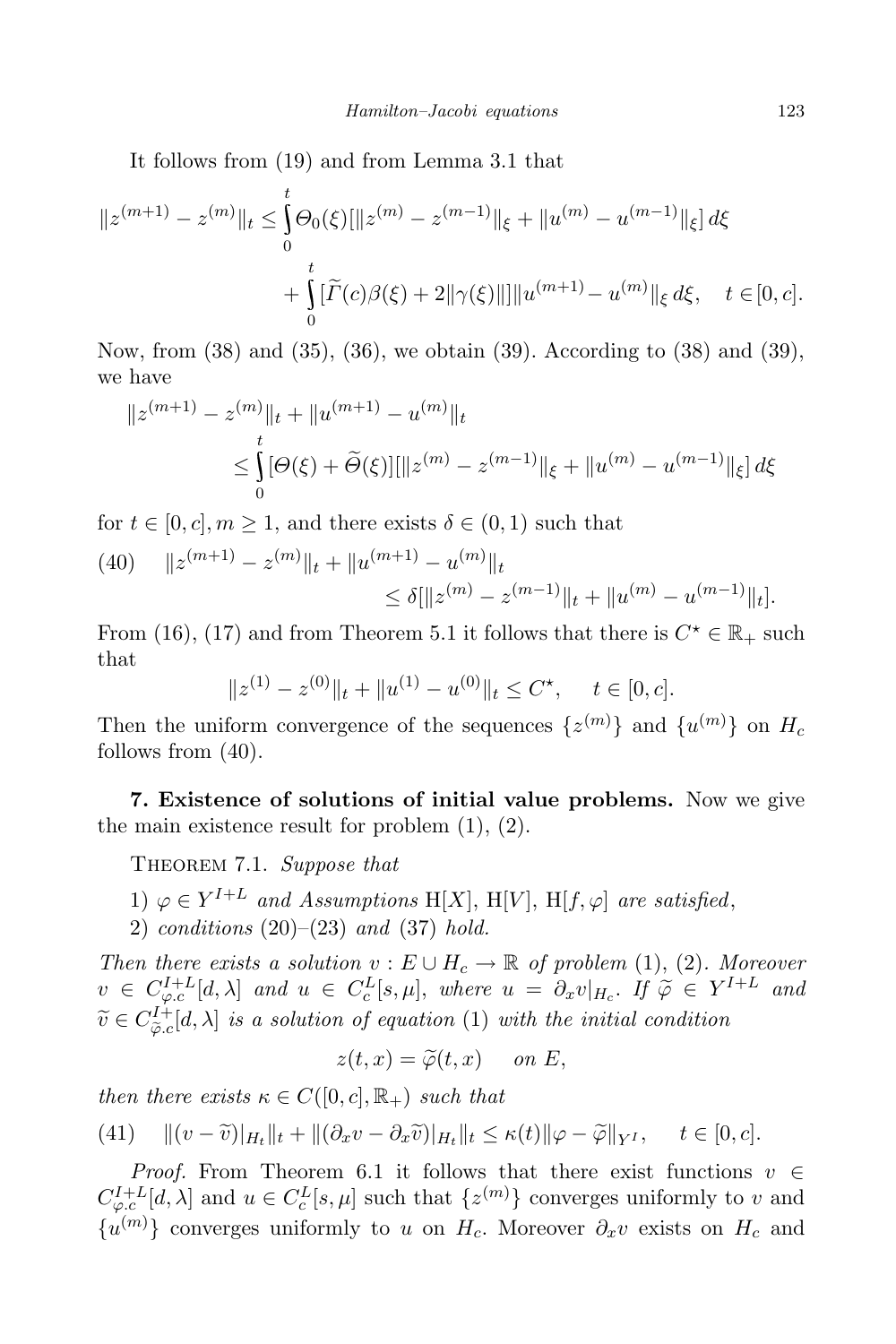$\partial_x v = u$ . Thus we get

(42) 
$$
v(t,x) = \varphi(0,g[v,\partial_x v](0,t,x)) + \int_0^t f(P[v,\partial_x v](\tau,t,x)) d\tau
$$

$$
- \sum_{k=1}^n \int_0^t \partial_{g_k} f(P[v,\partial_x v](\tau,t,x)) \partial_{x_k} v(\tau,g[v,\partial_x v](\tau,t,x)) d\tau, \quad (t,x) \in H_c,
$$

and

$$
g[v, \partial_x v](\tau, t, x) = x + \int_{\tau}^{\tau} \partial_q f(P[v, \partial_x v](\tau, t, x)) d\tau, \quad (t, x) \in H_c.
$$

For a given  $(t, x) \in H_c$ , put  $\overline{y} = g[v, \partial_x v](0, t, x)$  and  $Q(\tau, y)$ 

*t*

$$
= (\tau, g[v, \partial_x v](\tau, 0, y), (Vv)(\tau, g[v, \partial_x v](\tau, 0, y)), \partial_x v(\tau, g[v, \partial_x v](\tau, 0, y))).
$$
  
Then the statement (42) on  $H_c$  is equivalent to

(43) 
$$
v(\tau, g[v, \partial_x v](\tau, 0, y)) = \varphi(0, y) + \int_0^t f(Q(\tau, y)) d\tau
$$

$$
- \sum_{k=1}^n \int_0^t \partial_{q_k} f(Q(\tau, y)) \partial_{x_k} v(\tau, g[v, \partial_x v](\tau, 0, y)) d\tau.
$$

The relations

$$
y = g[v, \partial_x v](0, t, x)
$$
 and  $x = g[v, \partial_x v](t, 0, y)$ 

are equivalent for  $(t, x) \in H_c$ ,  $y \in [-b, b]$ . By differentiating (43) with respect to *t* and by putting again  $x = g[v, \partial_x](t, 0, y)$ , we conclude that *v* satisfies (1) for almost all  $t \in I[x]$  for fixed  $x \in [-b, b]$ . It is clear that  $v$  satisfies the initial condition (2).

Now we prove (41). The functions  $(v, \partial_x v)$  satisfy the system of integral functional equations (9), (10) and  $(\tilde{v}, \partial_x \tilde{v})$  is a solution of the corresponding system with  $\tilde{\varphi}$  instead of  $\varphi$ . Hence we conclude that there exist a function  $\overline{\lambda} \in L([0, c], \mathbb{R}_+)$  and a constant  $\overline{d} \in \mathbb{R}_+$  such that the function

$$
\Psi(t) = \|(v - \widetilde{v})|_{H_t}\|_t + \|(\partial_x v - \partial_x \widetilde{v})|_{H_t}\|_t
$$

satisfies the integral inequality

$$
\Psi(t) \le \overline{d} \|\varphi - \widetilde{\varphi}\|_{Y^I} + \int_0^t \overline{\lambda}(\tau) \Psi(\tau) d\tau, \quad t \in [0, c].
$$

Using the Gronwall inequality we obtain (41) with

$$
\kappa(t) = \bar{d} \exp \left[ \int_0^t \Psi(\tau) d\tau \right].
$$

This proves the theorem.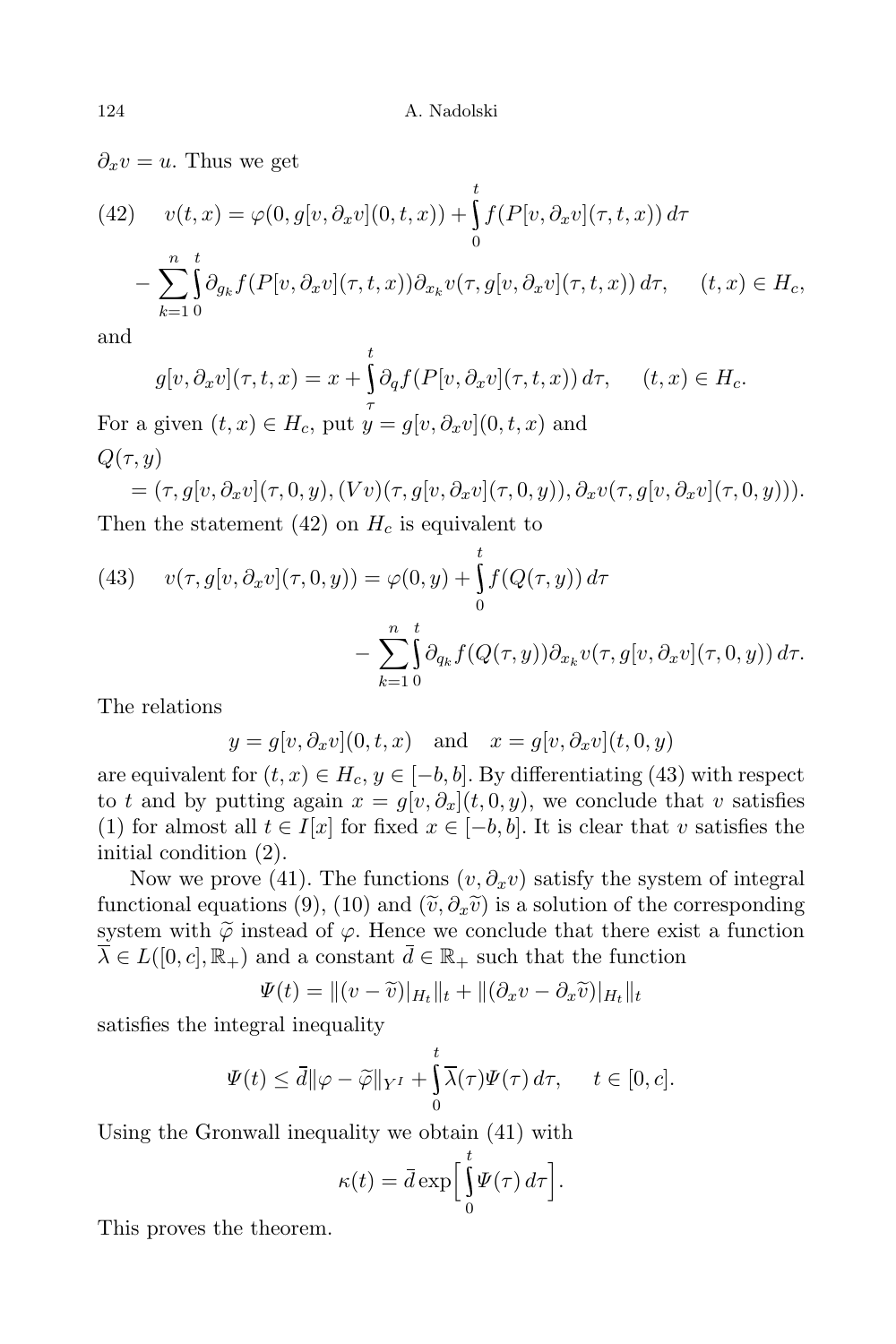REMARK 7.2. If all the assumptions of Theorem 7.1 are satisfied and the functions

 $f(\cdot, x, p, q), \quad \partial_x f(\cdot, x, p, q), \quad \partial_n f(\cdot, x, p, q), \quad \partial_q f(\cdot, x, p, q)$ 

are continuous on *I*[*x*] for  $(x, p, q) \in [-b, b] \times \mathbb{R} \times \mathbb{R}^n$  then we get classical solutions of equation (1).

REMARK 7.3. The existence result presented in this paper is new also in the case when the initial set is bounded. Differential equations with deviated variables and differential integral equations can be obtained by specializing the operator *V* .

## **References**

- [1] P. Brandi and C. Marcelli, *Haar inequality in hereditary setting and applications*, Rend. Sem. Mat. Univ. Padova 96 (1996), 177–194.
- [2] —, —, *On mixed problem for first order partial differential functional equations*, Atti Sem. Mat. Fis. Univ. Modena 46 (1998), 497–510.
- [3] S. Burys, *On partial differential functional inequalities of the first order*, Univ. Iagel. Acta Math. 16 (1974), 107–112.
- [4] L. Byszewski, *Finite systems of strong nonlinear differential functional degenerate implicit inequalities with first order partial derivatives*, ibid. 29 (1992), 77–84.
- [5] M. Cinquini Cibrario, *Sopra una classe di sistemi di equazioni non lineari a derivate parziali in piu` variabili indipendenti*, Ann. Mat. Pura Appl. 140 (1985), 223–253.
- [6] T. Duc Van, M. Tsuji and N. Duy Thai Son, *The Characteristic Method and Its Generalizations for First Order Nonlinear Partial Differential Equations*, Chapman & Hall, Boca Raton and New York, 2000.
- [7] Y. Hino, S. Murakami and T. Naito, *Functional Differential Equations with Unbounded Delay*, Springer, Berlin, 1991.
- [8] Z. Kamont, *Hyperbolic Functional Differential Inequalities and Applications*, Kluwer, Dordrecht, 1999.
- [9] —, *On the local Cauchy problem for Hamilton Jacobi equations with a functional dependence*, Rocky Mountain J. Math. 30 (2000), 587–608.
- [10] Z. Kowalski, *A difference method for certain hyperbolic systems of non-linear partial differential equations of the first order*, Bull. Acad. Polon. Sci. Sér. Sci. Math. Astronom. Phys. 16 (1968), 297–302.
- [11] Y. Lakshmikantham and S. Leela, *Differential and Integral Inequalities*, Academic Press., New York and London, 1969.
- [12] V. Lakshmikantham, L. Z. Wen and B. G. Zhang, *Theory of Differential Equations with Unbounded Delay*, Kluwer, Dordrecht, 1994.
- [13] A. Nadolski, *Functional differential problems for quasilinear hyperbolic systems with unbounded delay*, Funct. Differ. Equ. 9 (2002), 227–246.
- [14] A. Pli´s, *On difference inequalities corresponding to partial differential inequalities of first order*, Ann. Polon. Math. 20 (1968), 179–181.
- [15] J. Szarski, *Characteristics and Cauchy problem for nonlinear partial differential equations of first order*, University of Kansas, Lawrence, Kansas, 1959.
- [16] —, *Differential Inequalities*, Polish Sci. Publ., Warszawa, 1967.